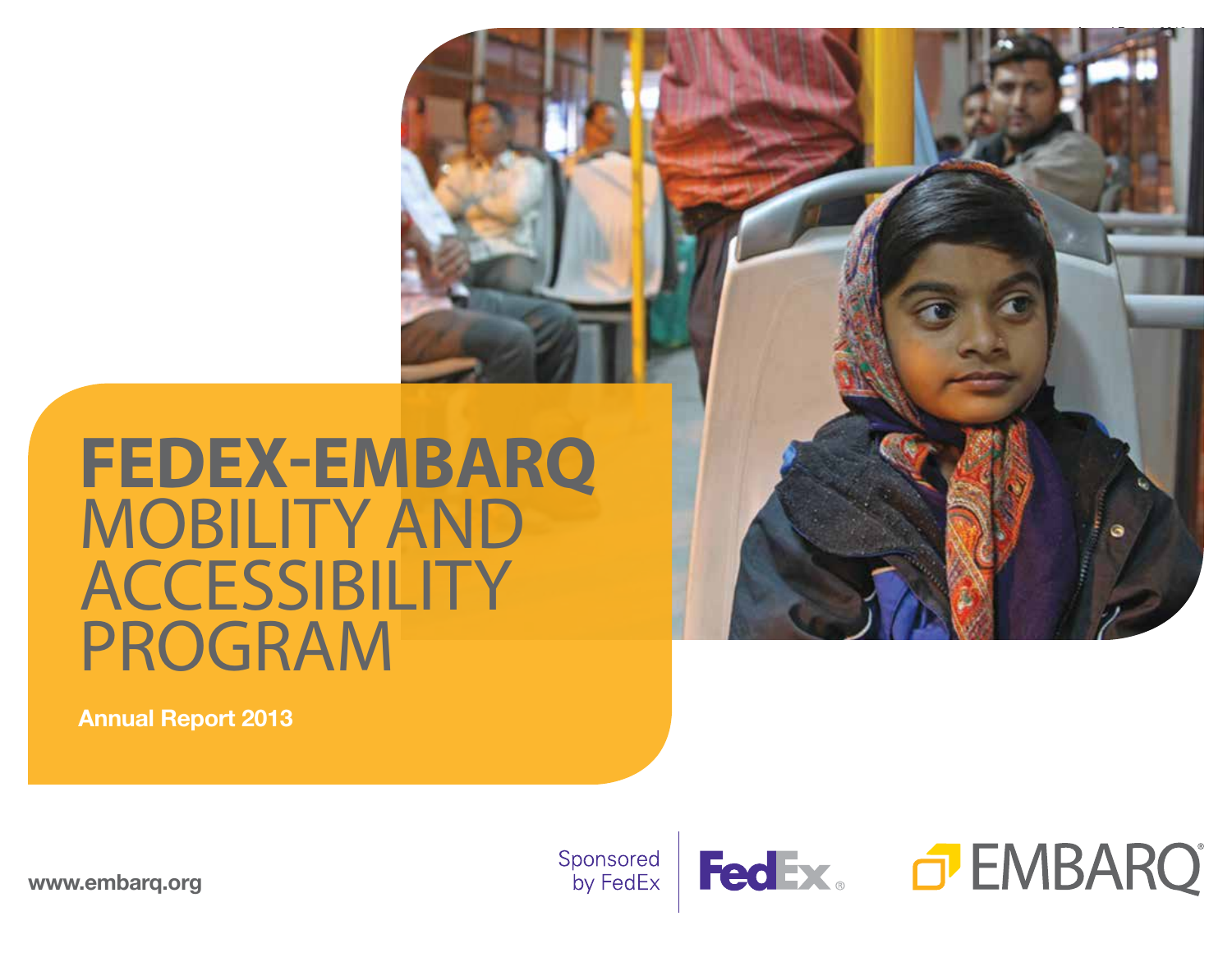# **contents**

| <b>LETTER FROM THE DIRECTOR</b>                                                                                                                                                     | 3                        |
|-------------------------------------------------------------------------------------------------------------------------------------------------------------------------------------|--------------------------|
| <b>EXECUTIVE SUMMARY</b>                                                                                                                                                            | 5                        |
| <b>CONSOLIDATING THE MAP STRATEGY</b>                                                                                                                                               | $\overline{7}$           |
| FEDEX-EMBARQ MOBILITY AND ACCESSIBILITY PROGRAM (MAP) PROJECTS<br>Global<br><b>MAP Center: EMBARQ Mexico</b><br><b>MAP Center: EMBARQ India</b><br><b>MAP Center: EMBARQ Brasil</b> | 9<br>9<br>13<br>16<br>20 |
| <b>MEASURING IMPACT AND PERFORMANCE</b><br><b>Key Performance Indicators</b><br><b>Financial Report</b>                                                                             | 24<br>24<br>26           |
| <b>THE ROAD AHEAD</b>                                                                                                                                                               | 27                       |
| <b>APPENDIX: EMBARQ'S GLOBAL STRATEGY</b>                                                                                                                                           | 29                       |

## OF EMBARQ

Report by: Larissa Da Silva, Operations & Development Manager LDaSilva@wri.org

Lizzette Soria, Program Coordinator LSoria@wri.org

Design and layout by: Jen Lockard, Brand Therapist jlockard@ariacreative.net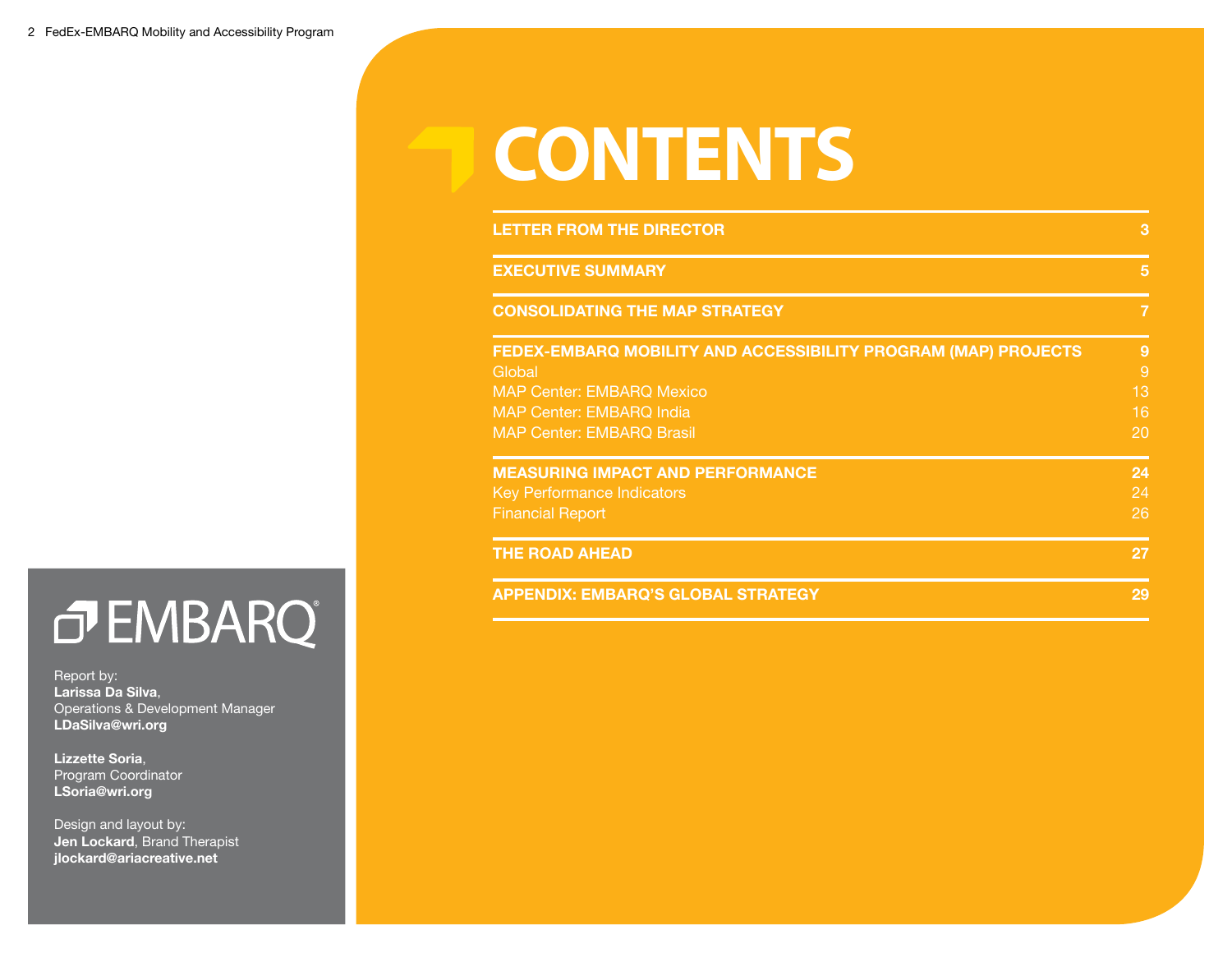# Letter from **the Director**



#### The FedEx EMBARQ Mobility and

Accessibility Program (MAP) continues at an auspicious time. Transportation's impact on the environment remains urgent as the world's population continues to explode and be increasingly urban. Private motorization will continue to grow if actions are not taken to alter the course. By 2005, approximately 7.5 billion trips were made each day in cities worldwide. In 2050, there may be three to four times as many passenger-kilometers traveled as in 2000 in a business-as-usual mode. Freight movement could also rise more than threefold during the same period.<sup>1</sup>

Within this urgent scenario, cities, national governments, and international agencies are increasingly recognizing and elevating the role of mobility in mitigating harmful environmental impacts, advancing economic development, and enhancing opportunities for all. The latest United Nations Environment Programme's Emissions Gap Report, acknowledges the enormous potential of the transportation sector to bridge the emissions gap by 2020, including a 1.7 to 2.5GT CO $_{\tiny 2}$  reduction.<sup>2</sup> The International Energy Agency (IEA) also highlights the need for collective action to reduce vehicle kilometers and increase the demand to nonmotorized and public transportation. (IEA suggests increasing BRT +25,000 km, among other measures.)<sup>3</sup> This is especially important in rapidly developing countries like Brazil and India and has the opportunity of saving US\$20 trillion in expenditures annually (savings mainly from not requiring road and parking expansion and related maintenance).

The good news is that there are promising signs that we are presently on the verge of a tipping point of a global rise of mass transit. We are in a period where the adoption rate of sustainable transport solutions is changing from a few cities or a small number of users

per year to exponential growth. Many emerging concepts in sustainable transport are on the rise, including congestion pricing and vehicle quota systems. Some concepts are becoming mainstream, like bike-sharing, bus rapid transit (BRT), and smart tickets. In fact, BRT and busway systems currently operate in 166 cities, cover 4,336 kilometers (2,694.27 miles), and carry nearly 29.7 million passengers daily—a majority of that since 2000.4 Still others that are already mainstream in industrialized economies are now emerging or tipping in developing regions, such as low emission zones, carsharing, and metro. Where we have seen positive outcomes is where the public and private sector work together effectively.

The FedEx-EMBARQ MAP is a great example of how collaboration can contribute to shifting the trends toward even more sustainable transport solutions that are good for the planet and people. Through MAP, which is built on common values and leveraged expertise, cities can create better access to where people work, shop, learn, and play while limiting impacts on the environment.

2013 was a year that further proved the concept for the FedEx-EMBARQ MAP: MAP was consolidated in Mexico and India; work in these two countries was leveraged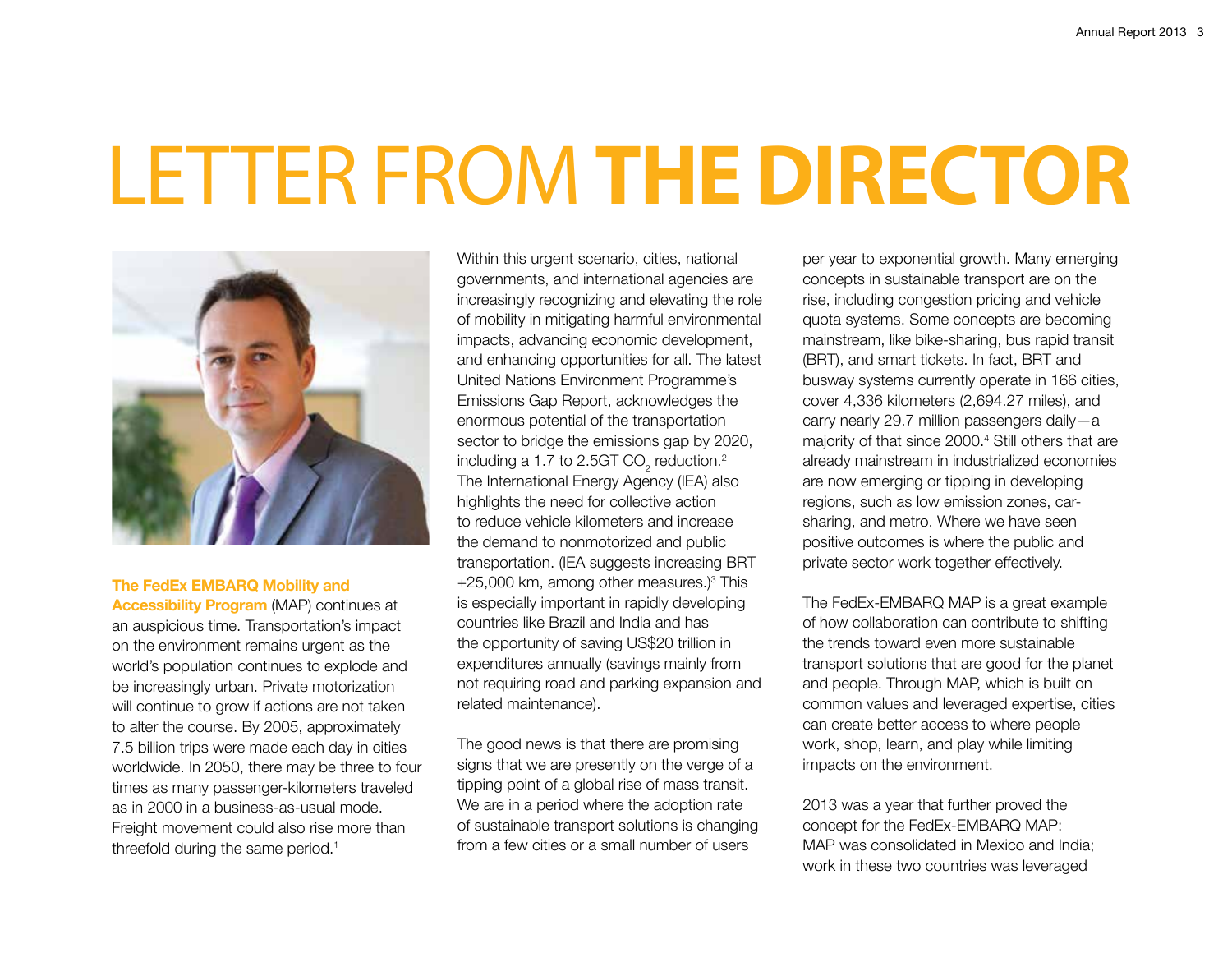

and expanded upon in Brazil; and a body of research was created that received international recognition, including the Volvo Sustainable Mobility Award.

The collaboration with FedEx continued to accelerate the dissemination of knowledge that helped to create real change on the ground in 40 cities. Its impact has been tremendous, helping reduce 20,000 tons of CO $_{_2}$  emissions and transferring expertise to 1,667 transport officials and drivers. With FedEx support, both

financial and technical, MAP's footprint has expanded and demonstrated the potential to help even more cities in the future.

When FedEx and EMBARQ began traveling down this shared course in 2010, the vision was a model to bring an existing body of expertise to those who could use it most effectively to create sustainable transport solutions. Today, that vision is not only a reality through the FedEx-EMBARQ MAP, but a new standard for how corporate social responsibility should work. The commitment by FedEx employees across departments and regions has energized the EMBARQ team.

That energy will come in handy as the opportunities may be great, but the road ahead remains challenging. It will take a sustained effort from all sectors and segments of society. And EMBARQ looks forward to continuing the course with FedEx.

Thank you,

Holger Dalkmann Director, EMBARQ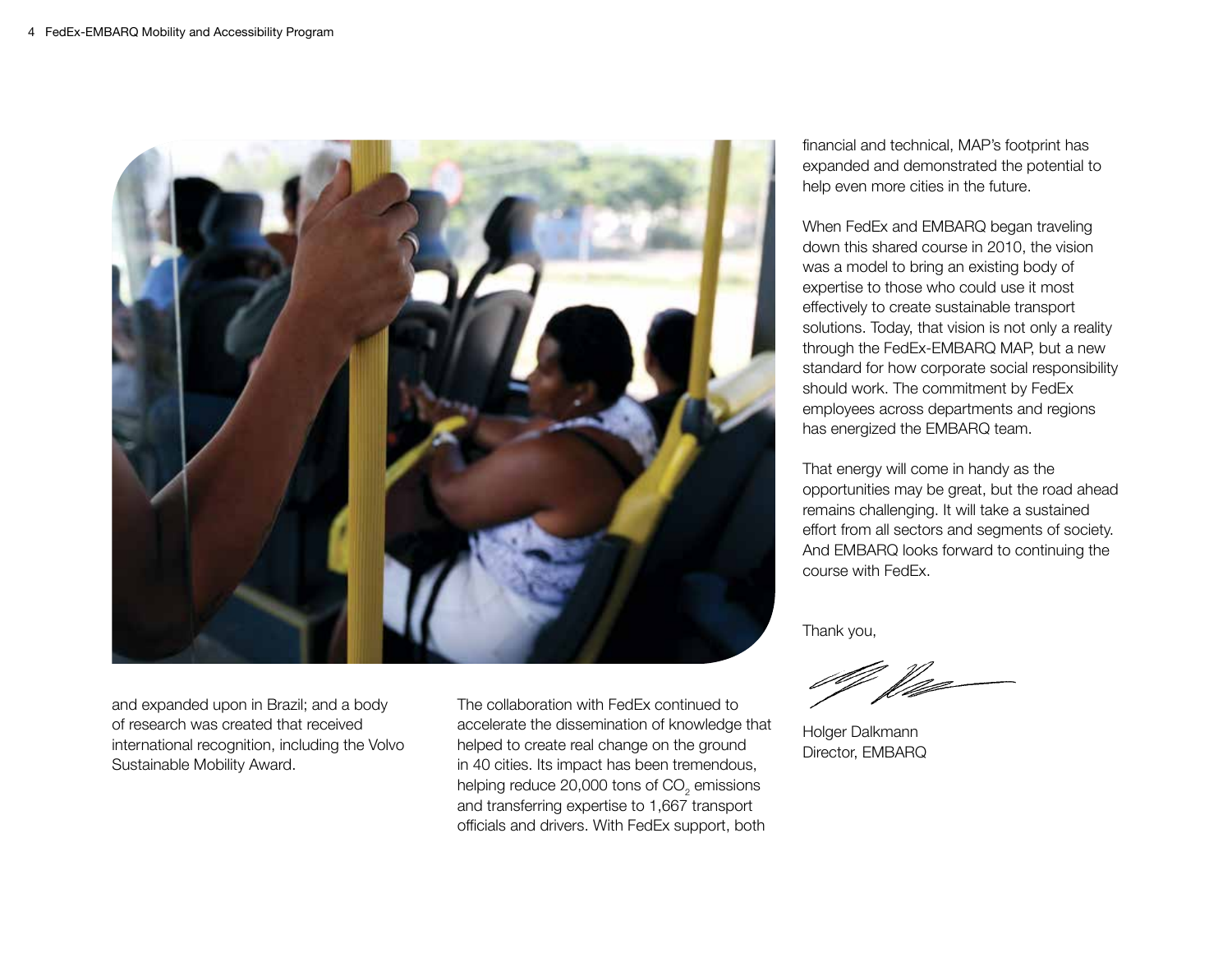### Executive Summary

# **A WINNING Collaboration**

EMBARQ and FedEx have been working together for four years with the common goal to improve the quality of life for people in Brazil, India, and Mexico by improving sustainable transportation and mobility solutions for cities. This collaboration was crystalized in the Mobility and Accessibility Program (MAP). MAP's strategy is to leverage FedEx's extensive know-how and expertise in vehicle patterns, fuels, transportation technology, driver safety, telematics, etc., to accelerate EMBARQ's ability to help cities create mobility and access to marketplaces, jobs, schools, and community in ways that minimize environmental impacts.

## **About EMBARQ**

EMBARQ is the World Resources Institute's Center for Sustainable Transportation. EMBARQ works with local authorities to catalyze and help implement clean, efficient, affordable, and sustainable transportation solutions that improve quality of life in urban areas. EMBARQ provides practical strategies for change and effective tools to implement them. EMBARQ measures success in the form of new policies, products, and practices that are seen on the ground.

Since 2002, EMBARQ has grown into a network that includes Mexico, Brazil, India, Turkey, the Andes, and China. EMBARQ is currently in the middle of a five-year strategy to influence 200+ cities around the world to adopt highquality sustainable mobility and urban development practices and policies, which will save lives, cut  $\mathsf{CO}_2$  emissions, and reduce travel times for millions of people, while leveraging investments. FedEx is playing a crucial role in reaching these targets.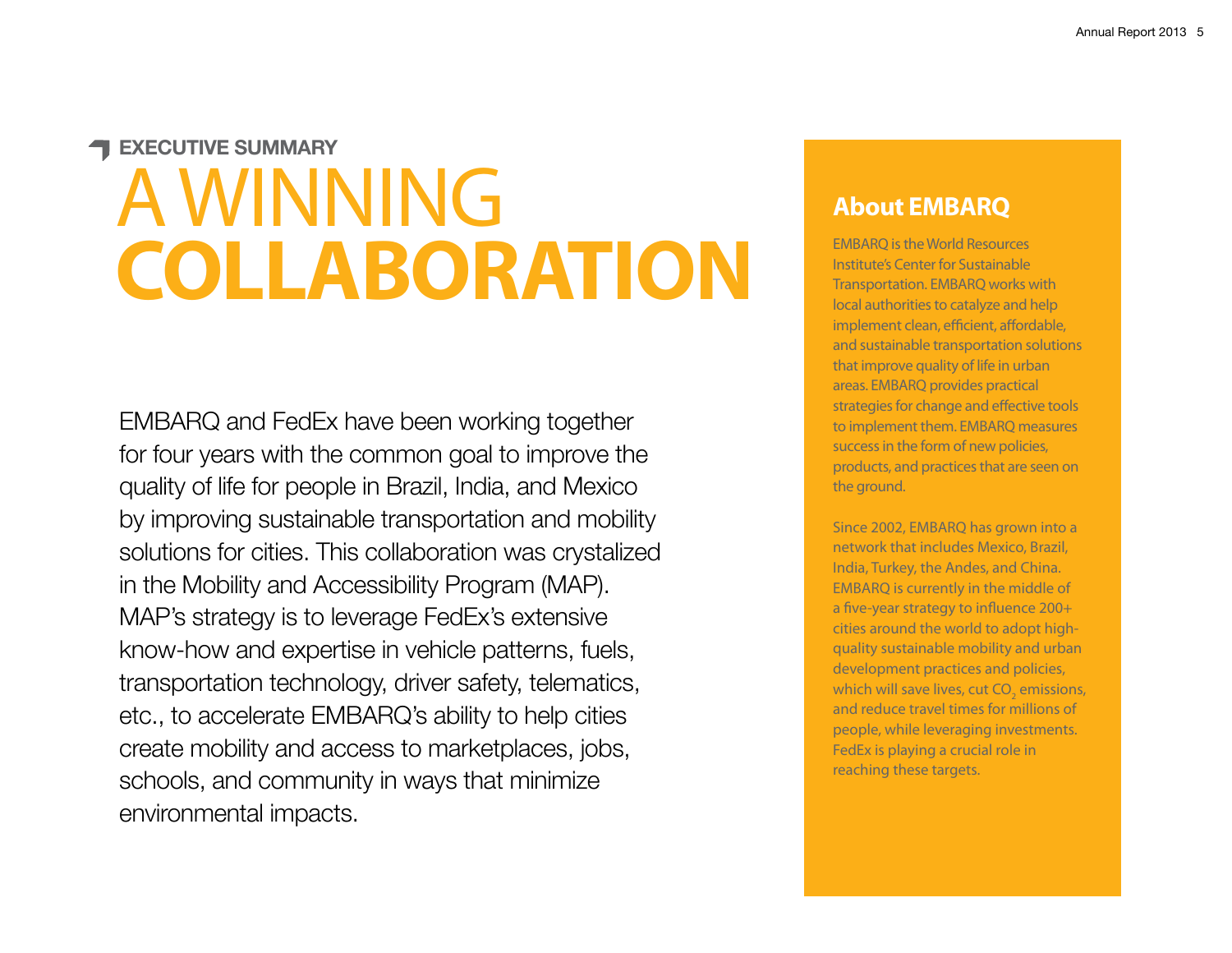#### MAP represents a model for corporate social responsibility based on shared values and high-skilled employee engagement.

Both FedEx and EMBARQ are committed to reducing emissions, improving safety, and managing congestion. Cities in developing countries mostly lack the capacity, knowledge, and tools to make informed decisions to improve mobility. The involvement of highly skilled volunteers from FedEx accelerates the pace at which EMBARQ can disseminate knowledge and build the much needed capacity for cities to design and implement sustainable transportation solutions.

#### This report outlines the most important accomplishments achieved by the global team and the MAP centers during fiscal year

2013. Cutting-edge research, comprehensive tools, and innovative capacity building on sustainable transportation have contributed to achieve positive and concrete external changes in 40 cities where the MAP canters intervene, directly and indirectly, as exemplified by the following MAP highlights:



- In Mexico City, Metrobus has successfully incorporated the EMBARQ Mexico's safety first program (adapted from FedEx's Safety First Program) as an institutional practice and trained 100 percent of its 1,080 drivers.
- In India, thanks to the technical and financial advice provided by EMABRQ India, which built on cross-center learning through MAP, the North East Karnataka Road Transport Corporation (NEKRTC) successfully leveraged a total investment of US\$11 million to implement bus systems for the first time in six cities.
- In Brazil, EMBARQ Brasil, the last MAP center to join the program, is accelerating its impact by building on the FedEx Safety First Program and the training manual published by EMABRQ Mexico to develop a pocket manual for drivers and form the basis for a series of training sessions.
- The research funded by FedEx, "Exhaust Emissions from Transit Buses," has made EMBARQ a sought-after adviser to companies looking to make decisions about their fleets. In addition, MAP fellows including Erin Cooper, Magdala Arioli, Aileen Carrigan and Umag Jai, won the Freud Burggraf Award for excellence in transportation research. Furthermore, the team expanded the research scope to include two additional areas: the cost of the full life cycle of the vehicle—including buying, maintaining, and fueling the bus, and upstream emissions from manufacturing buses and fuel—and developed a comparison tool.

Thanks to FedEx financial and technical support, the MAP program has promoted real change on the ground and demonstrated the potential to help even more cities in the future.

EMBARQ looks forward to continuing to collaborate with FedEx to consolidate and scale up the MAP strategy. Thanks to FedEx's renewed commitment with a two-year grant (2014–2015), the MAP strategy aims to increase its impact to 60 cities and further strengthen the institutional and technical capacity in sustainable transport solutions with the overall goal to deliver access to a high quality of life for all. Here are some highlights from upcoming projects:

- Led by the EMBARQ Global Research and Practice team, MAP will apply the emissions comparison tool to pilot a direct engagement model with at least three to five transit agencies in three cities.
- MAP in Mexico will launch a quality-ofservice project, based on FedEx's quality-ofservice program.
- MAP in Brazil will pilot a road safety manual in Belo Horizonte through BHTrans.
- MAP in India will continue and scale up the institutional capacity-building program on sustainable transportation to include more than 12 cities and 22 transit agencies within the country.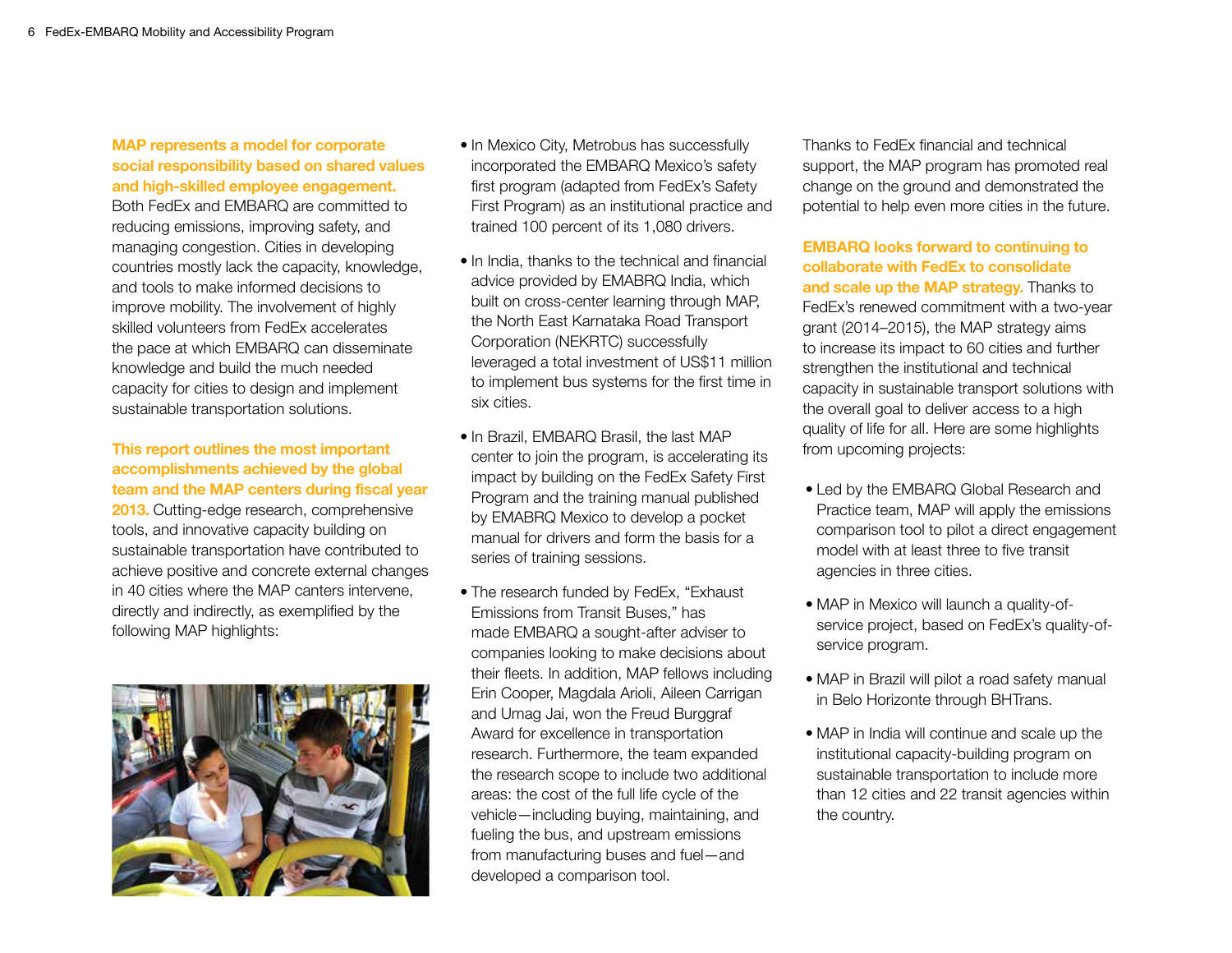## consolidating the map strategy OWERFUL **ripple effect**

MAP's strategy generates a ripple effect from the FedEx-EMBARQ collaboration, which has grown beyond what was initially conceived. During the first two years (2010–2011), MAP projects directly provided technical advice to 300 transport officials in cities in Mexico, influencing their decision making and associating the FedEx brand with sustainable transport more than 300,000 people. During the last two years (2012–2013), the MAP project has been consolidated and scaled up to include India and Brazil, as well as the fellowship program and global research in fuels and vehicles, which increased the impact of MAP. During this period, MAP succeeded in reducing 20,000 tons of CO2 emissions and transferred FedEx and EMBARQ expertise to 1,667 transportation officials and drivers.

"When you drop any new idea in the pond of the world, you get a ripple effect. You have to be aware that you will be creating a cascade of change."

**joel barker**

These important outcomes have been achieved thanks to the financial support and extensive know-how and expertise provided by FedEx and EMBARQ. Innovative research on sustainable transport led by the global team and locally relevant projects developed by the MAP centers, has successfully leveraged stateof-the-art practices to cities that would not have access to them otherwise.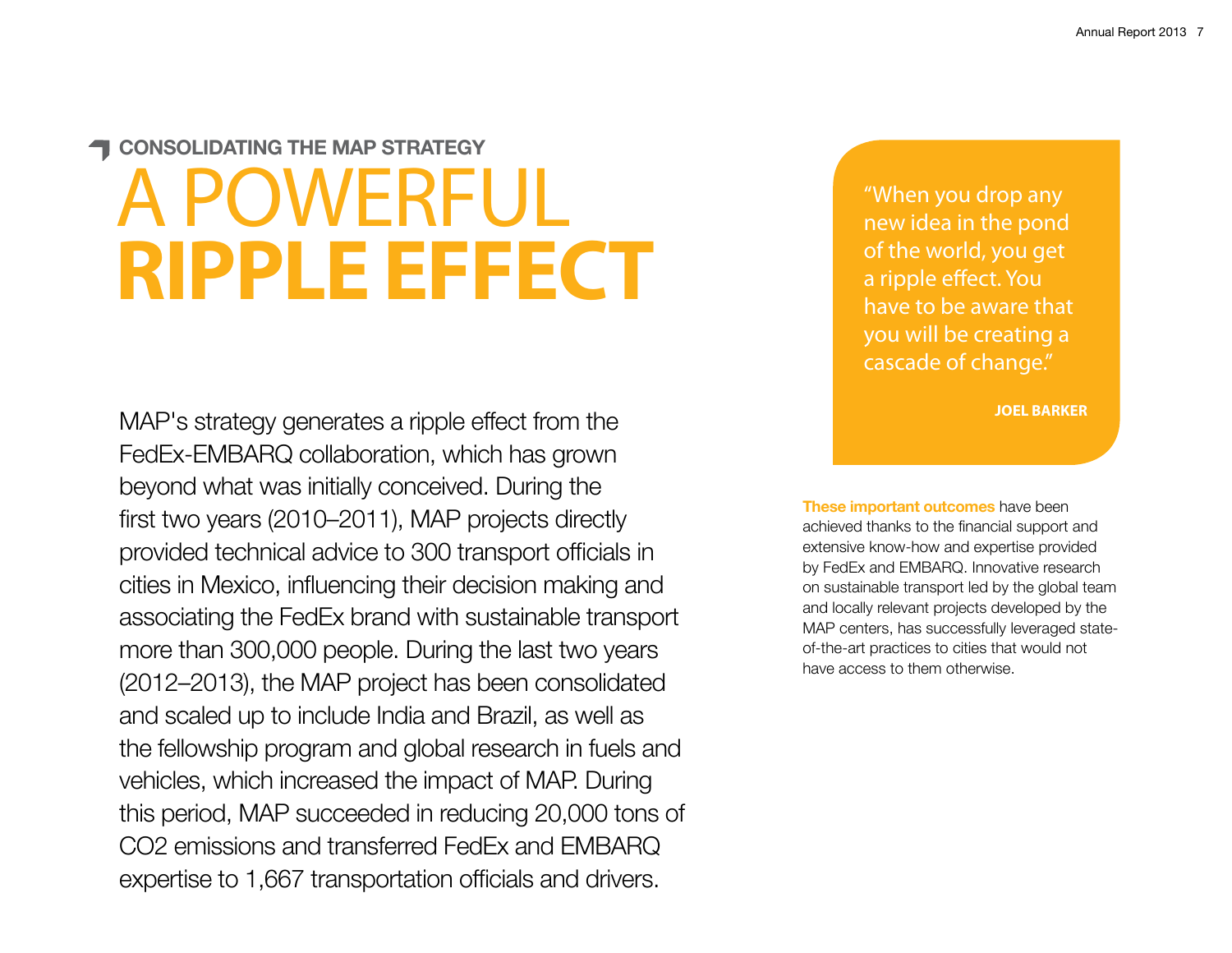### **MAP Vision**

Cities in key FedEx markets are served by excellent public transportation; are more productive, healthier, and connected; and have fewer cars on the road, safer streets, cleaner air, and faster commutes and deliveries.

### **MAP Objective**

To accelerate dissemination of FedEx and EMBARQ expertise to enable government officials to make informed decisions that will improve the quality of life of people.

### **MAP Impact**

EMBARQ projects in key FedEx markets help reduce congestion and CO<sub>2</sub> emissions and increase the accessibility, road safety, and efficiency of public transportation systems.

## **MAP Program Structure**

**MAP Centers – India / Brazil / Mexico**

**Global Research – Vehicles and Fuels**

**Fellowship Program**

**FedEx – EMBARQ**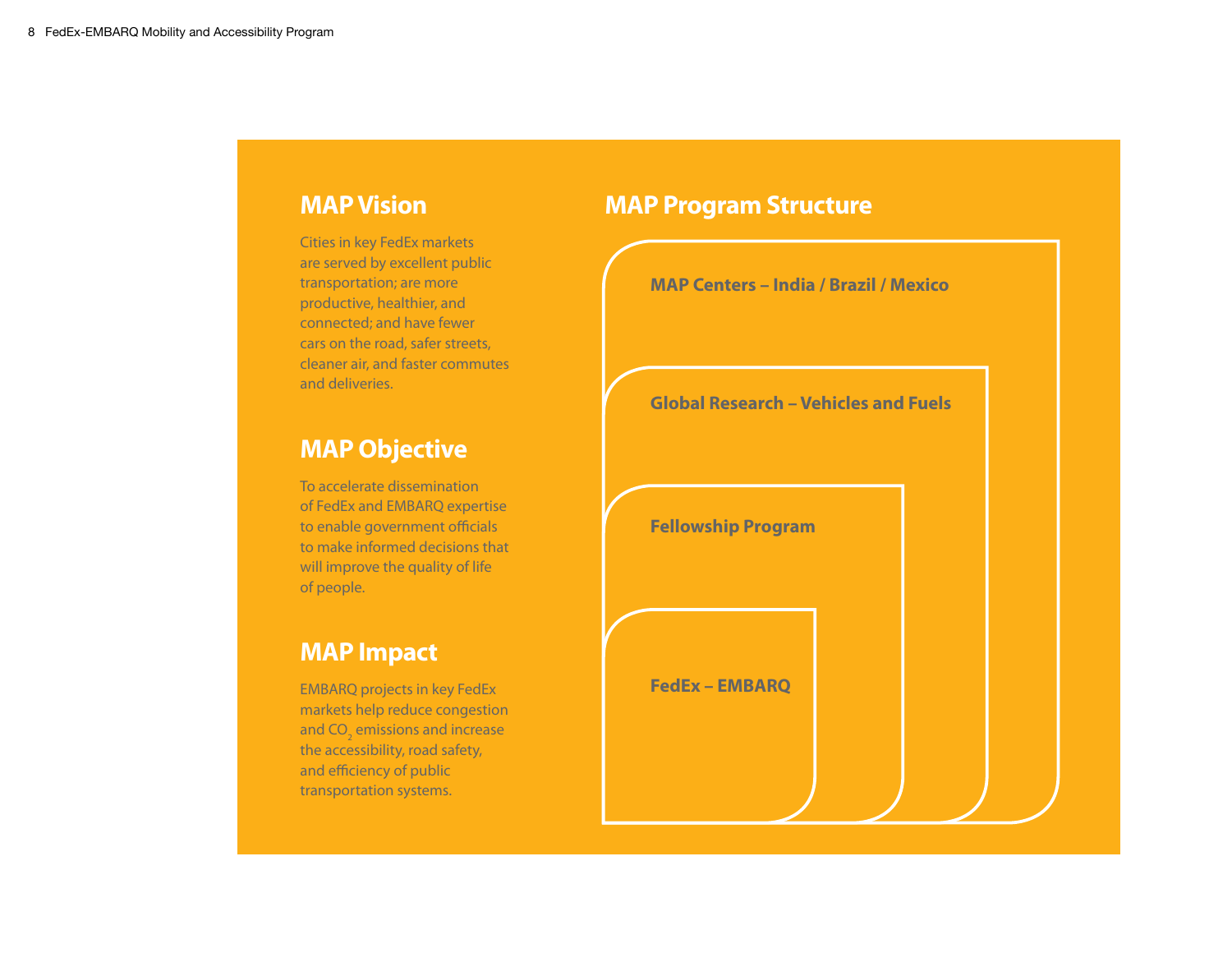#### **THE EMBARQ MAP PROJECTS**

# **TRANSFERRING Best Practices to Cities**

The FedEx EMBARQ Mobility and Accessibilities Program is a road map for how best practices from the private sector can accelerate how and when new standards in the public sector are set and applied. The MAP projects are learning labs that EMBARQ leverage to bring state of the art practices to cities that would not have access to them otherwise.

#### **GLOBAL**

The EMBARQ team, based in Washington, DC, coordinates efforts on the global level to accelerate the MAP strategy and ensure consistency and sharing of best practices.

#### **Key Pillar: FedEx Transportation Fellowship Program FY13**

The FedEx Transportation Fellowship (FTF) is the pillar of the MAP strategy. The program provides EMBARQ's staff from different countries with the opportunity to learn FedEx's expertise in many areas and take the knowledge home to apply it on real projects on the ground. The first class of FTF fellows took part in an intensive training program at FedEx World Headquarters in November 2011.

In the next couple of years, the fellows applied their newly gained expertise to develop local and international projects. For example, Prashanth Bachu and Ashwin Prahbhu, two FedEx fellows from India, have successfully led important BRT projects in their cities. Erin Cooper from the global team led the award winning research on "Exhaust Emissions from Transit Buses." These important transport milestones wouldn't have been possible without the leadership, perseverance, and expertise of the fellows who succeeded to put into practice the important knowledge they learned from FedEx experts at the fellowship program.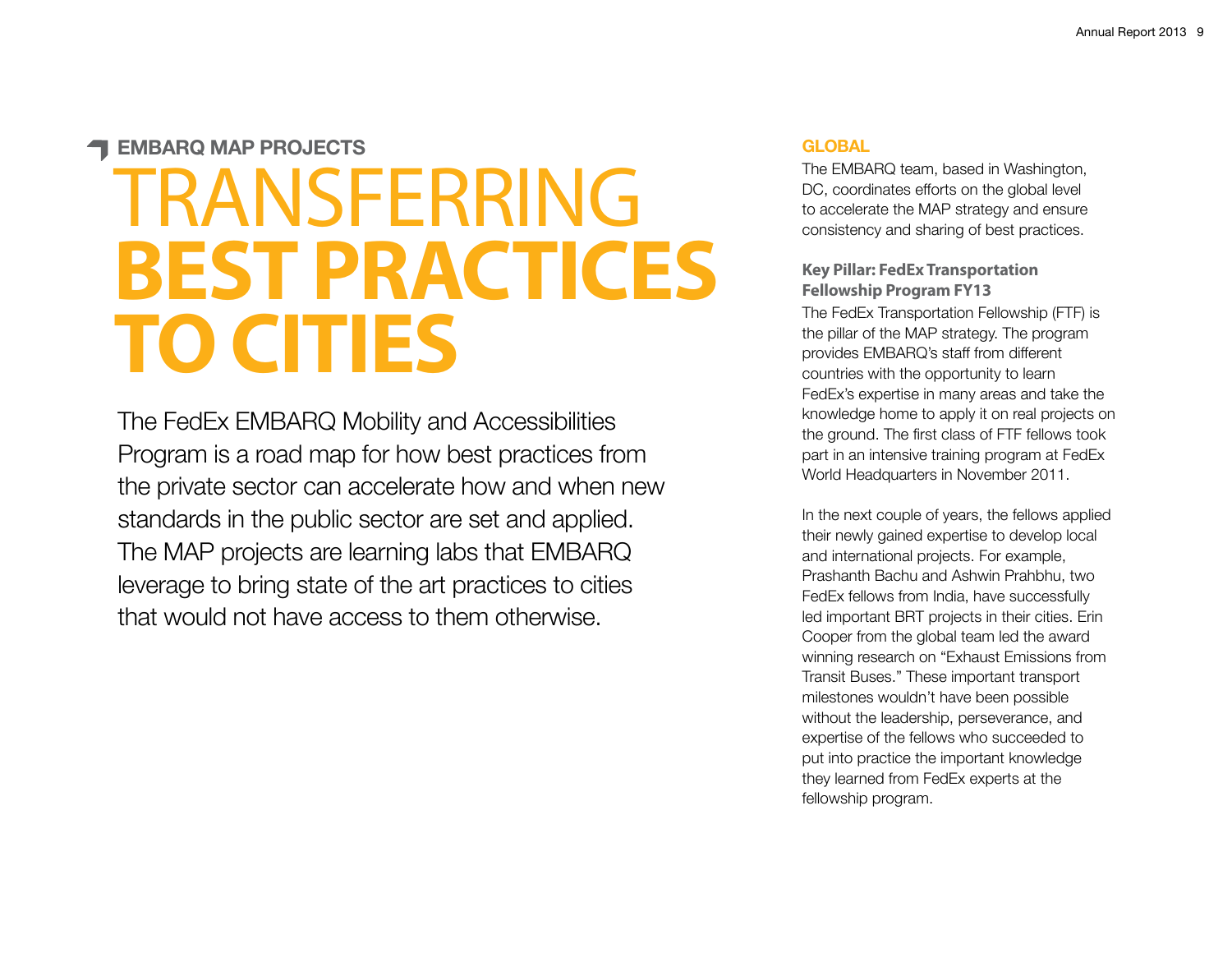## **FedEx-EMBARQ Transportation Fellows, 2011**

- **Aileen Carrigan**, Senior Associate, EMBARQ
- **Erin Cooper**, Research Analyst, EMBARQ
- **Ashwin Prabu**, Associate–Urban Transportation, EMBARQ India
- **Umang Jain**, Associate–Urban Transportation, EMBARQ India
- **Prashanth Bachu**, Urban Transportation Program Manager, EMBARQ India
- **Saul Alveano**, Program Coordinator, EMBARQ Mexico
- **Marco Priego**, Program Coordinator, EMBARQ Mexico
- **Magdala Arioli**, Transportation Engineer, EMBARQ Brasil

A survey conducted by EMBARQ showed that the fellowship is a success. The FTF fellows say that they learned important skills and knowledge from FedEx, which helped them lead local projects in their respective countries. EMBARQ staff is eager and excited to start the new class of FTF fellows in 2014. They are expecting a deeper dive into the processes and techniques adopted by FedEx so that they can bring state- of-the-art practices to cities.

**Global Research: Sustainable Urban Transportation Fuels and Vehicles**  Leveraging FedEx technical expertise, EMBARQ launched the Sustainable Urban Transportation Fuels and Vehicles (SUTFV) project to develop research and create a database on clean fuels and vehicles. In 2012, the program published its first report, "Exhaust Emissions from Transit Buses," which assessed exhaust emissions of different urban bus fuel and technology combinations. The results were presented at three major transportation conferences—the Transportation Research Board in January 2013, Connect Karo in April 2013, and Thredbo in September 2013 sharing important insights on how vehicle choice relates to air pollution and greenhouse gas emissions in developing countries.

Due to the success of the first research paper, in 2013 the global team expanded the research scope to include two additional areas: the cost of the full lifecycle of the vehicle, including buying, maintaining, and fueling the bus, and upstream emissions from manufacturing buses and fuel. This research is helping transport agencies, which might not otherwise have access to this information, understand the trade-offs between buses of different fuel types. For instance, buses that may not create air pollution, like electric buses, can be prohibitively expensive for small agencies or can generate large amounts of CO $_{_2}$  emissions if the local electricity is produced from coal.

The team has also used this research to develop a tool that compares the full life cycle costs and life cycle emissions of buses using different fuel types. As the team began to engage with agencies in Mexico City, Porto Alegre, Jaipur, and more, it found that vehicle cost information is very different for each country, and therefore the original model needed to be adapted for each MAP center. At present, the team is working on this adaptation, with the first draft model for Mexico having already been completed.

This work will provide decision makers with key background information on emissions and costs, as well as the environmental, financial, and regulatory context relevant to each city. Developing this research also will help the MAP team engage with a variety of experts with different backgrounds, whose expertise will be incorporated into the work. The resulting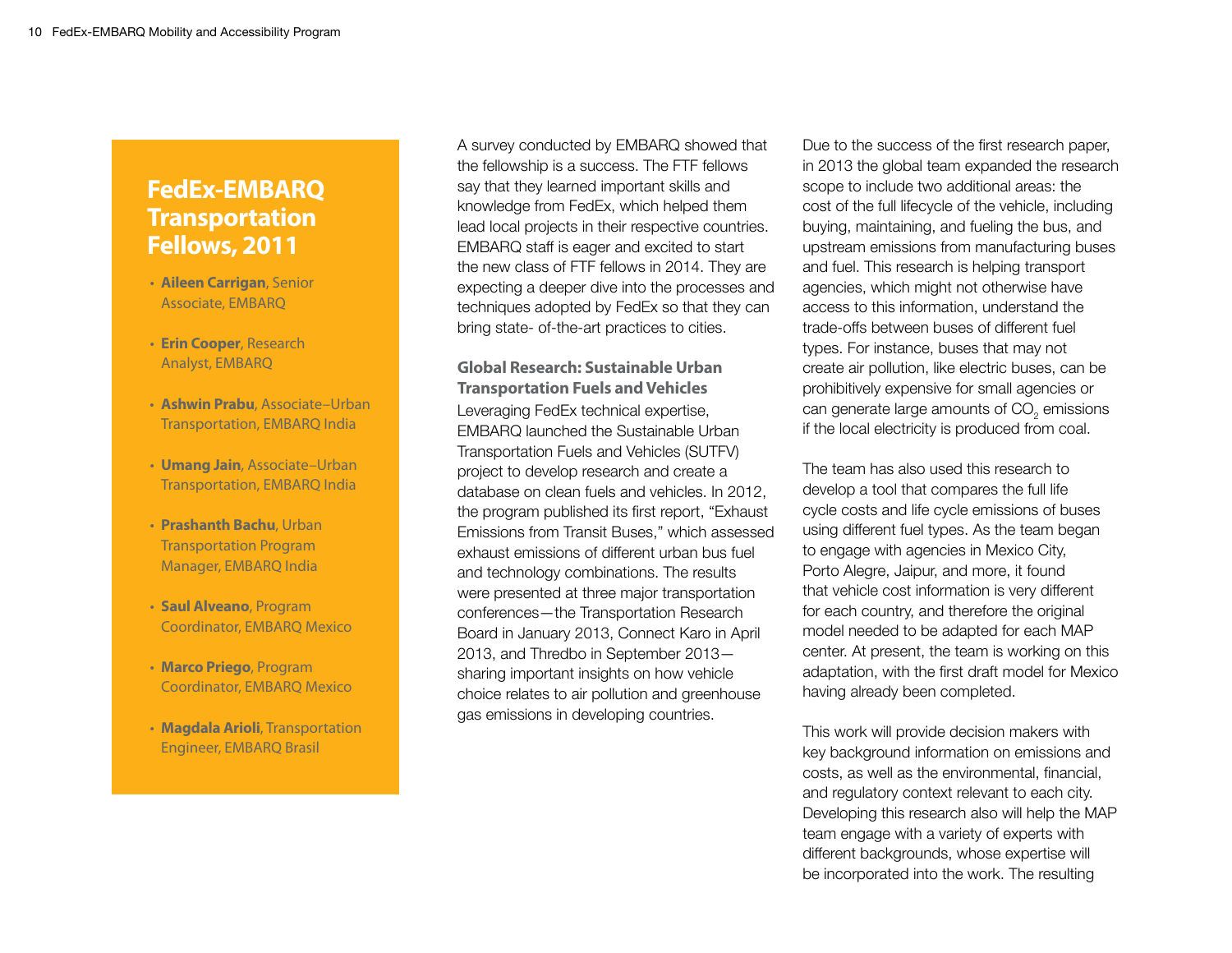material will allow the MAP centers to bring this knowledge to a wider audience beyond the pilot cities, including development banks and ministries, which are regularly making fleet decisions and regulations.

During FY14, the global team will focus on the following steps:

- Review the model: The global team will review and finalize the model in collaboration with FedEx experts.
- Implement three additional pilots: The team will pilot a program with three agencies to fine-tune the model and develop fleet decision case studies. Puebla, Belo Horizonte, and Indore have been identified as potential cities.
- Publish the life cycle emissions research: The results from the research and cases studies will be presented in a complete work, titled "Clean and Cool Bus Fleets: How Transit Agencies in Developing Countries Can Make Cost-effective Emissions Reductions through Fuel and Vehicle Choice." The first draft of the publication is expected by the end of FY14.
- Engage with mayors, city transport and transit agencies: Next year, to the team will set up working groups consisting of three to five transit agencies per city. These groups will be led by the MAP centers with support of the global team.

### **FedEx-EMBARQ Transportation Fellows 2011 win the Freud Burggraf Award for excellence in transportation research**

The EMBARQ-FedEx Vehicles and Fuels team comprised of Fedex Transport Fellows Erin Cooper of Washington D.C., Magdala Arioli of EMBARQ Brazil, Aileen Carrigan also of Washington D.C., and Umang Jain of EMBARQ India won the Fred Burggraf Award in recognition of excellence in transportation research by researchers 35 years of age or younger.

*"Our donor for this project, FedEx, did a great thing to help us start the project. Because we are an international team they brought us all together at their Memphis headquarters so we were all able to meet each other and learn about the topic a little bit more from FedEx's perspective, where they told us about their own experience with heavy duty vehicles and meeting stringent emissions standards in California.* 

*Having the team come together was very useful to establishing the relationships that you need to do these types of international* 

#### **FedEx-EMBARQ Transportation Fellows Awarded**

- Aileen Carrigan, DC
- Erin Cooper, DC
- Magdala Arioli, EMBARQ Brazil
- Umang Jain, EMBARQ India

*research projects. Other than that, it is a challenge to be working so closely on a project with people who are so far away all the time, in many different time zones. It required a lot of dedication from the team to try to see everything through. It is much easier to go ask someone a question, or to explain data if you are sitting in the same room. If you're remote it requires a lot more effort. That was on the whole team, everyone made the effort to make sure we were communicating."*

—Erin Cooper, FedEx-EMBARQ Transportation Fellow, Global Team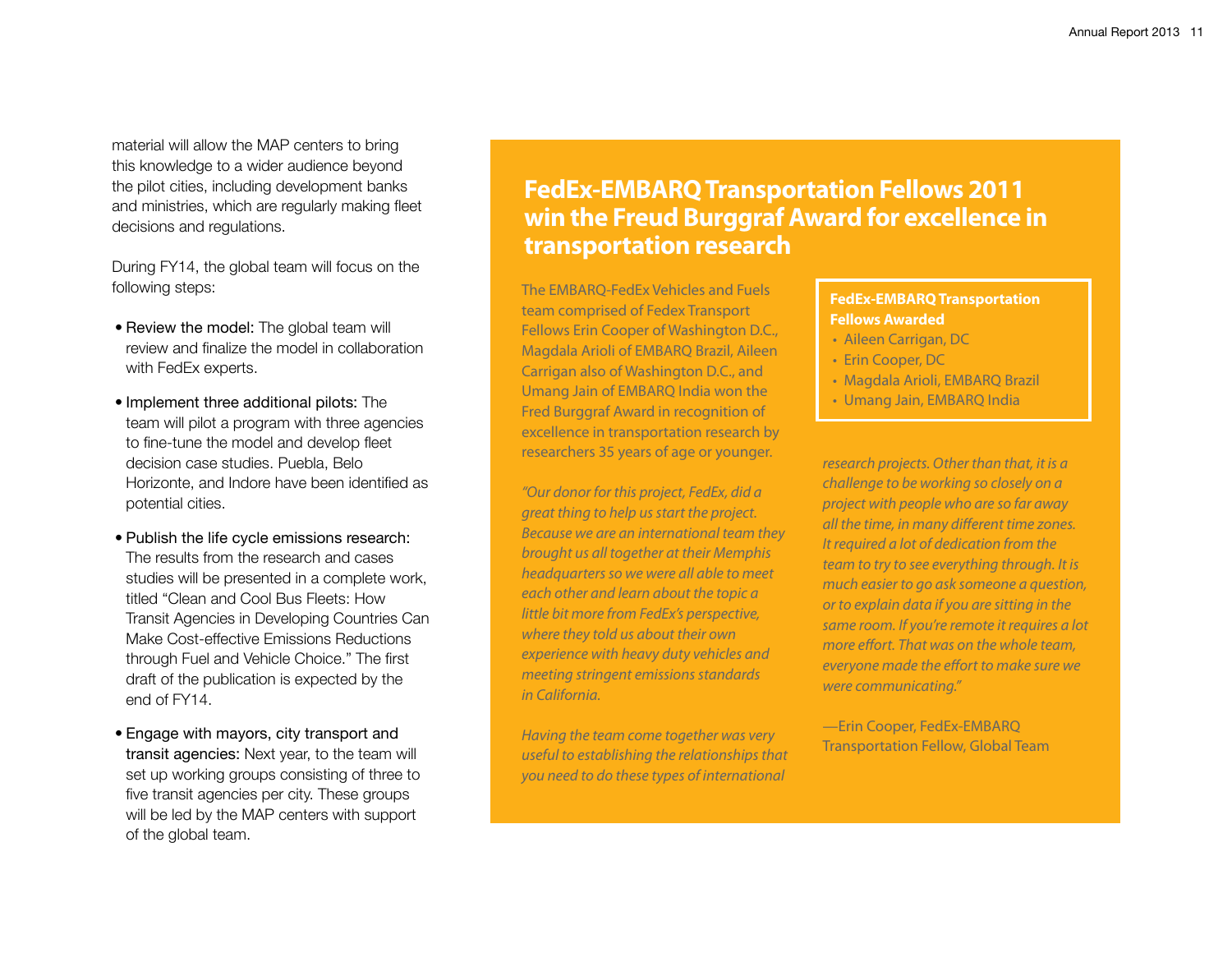## **2013 Transforming Transportation**

EMBARQ hosts the annual Transforming Transportation conference in partnership with the World Bank. The 10th edition took place in January 2013 and gathered more than 500 policy makers and transport experts from around the world to discuss big opportunities for action on sustainable transportation in cities. Julia Chicoskie, Earth Smart Program Advisor, and David Short, senior counsel, Trade and International Affairs, attended as FedEx representatives and also participated in a roundtable discussion to explore the concept of an EMBARQ corporate council, which was inspired by the collaborative model with FedEx.

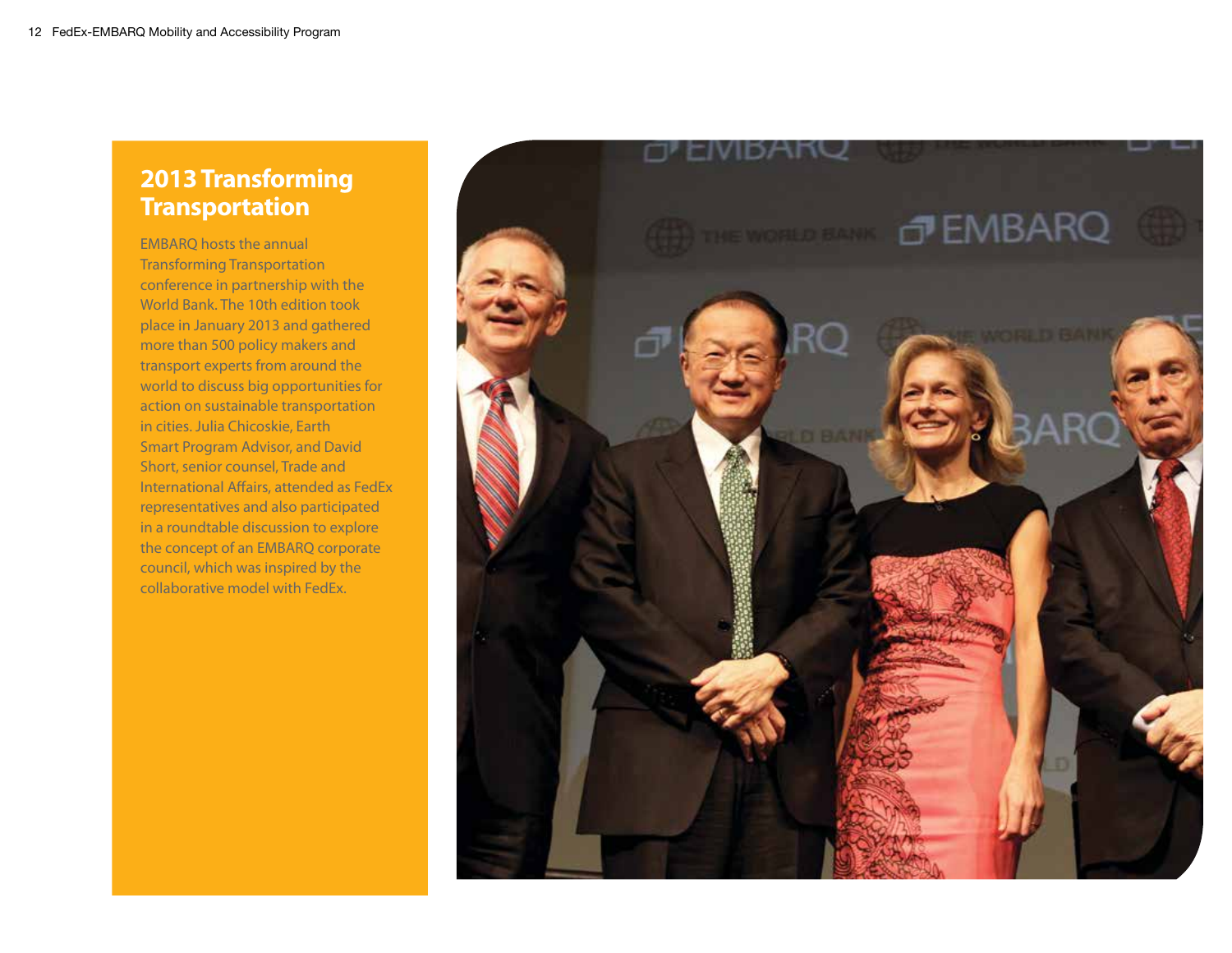#### MAP Center: EMBARQ Mexico

In 2010, EMBARQ Mexico was the first MAP center to engage with FedEx. This collaboration started with a workshop series in which FedEx expertise and know-how in vehicle asset management, vehicles, fuels technologies, and telematics was leveraged. Empowered with this knowledge and based on local urban transportation needs, EMBARQ Mexico opted to focus its MAP local projects on improving road safety in the country.

#### **Safety First Project (Proyecto Seguridad Primero)**

The MAP center in Mexico has successfully pioneered road safety management in public transport systems in Mexico City, Guadalajara, and León thanks to FedEx's expertise in safety operations. The Safety First project goal is to save lives and reduce the road accident rate in Mexican cities by establishing a driver training program and establishing effective institutional policies to insure road safety. This project is extremely valuable to the transit agencies in Mexico as they had never carried out such a program before. The ripple effect the Safety First project can be far-reaching as the project can be replicated not only in Mexico but in other countries as well.

Based on the FedEx Safety First program, the Safety First Project in Mexico focuses on strengthening capacity building and developing technical tools to equip transit agencies with the best international standards in road safety. In 2012, a driving training workshop was piloted in Mexico City and Guadalajara, benefiting a total of 950 drivers. In 2013, the MAP center in Mexico further increased the scope of the driving training program, disseminated regional benchmarking and good practices guidance, and established a monitoring framework to audit infrastructure plans and implementation.

#### Benchmarking and best practices in road safety

A comprehensive assessment in road safety management was carried out in 10 cities and 3 countries. Several factors were analyzed in the transport systems, including institutional policies, data management, infrastructure, surveillance and regulation, and communication. Through 63 interviews with directors, operators, and drivers, important lessons were learned and common challenges were identified.

#### *Participant Cities:*

Brazil: São Paulo, Belo Horizonte, and Curitiba Colombia: Bogotá, Cali, Pereira, and Barranquilla México: León, Guadalajara, and México City

"[…] our goal is that every public transport in Mexico City counts with the bests international standards on road safety, represented by a better infrastructure, new buses and vanguard, pedestrian and cyclist integration, and constant communication with all users."

> **rufino h leÓn tovar** Director, Electric Transport Services of Mexico City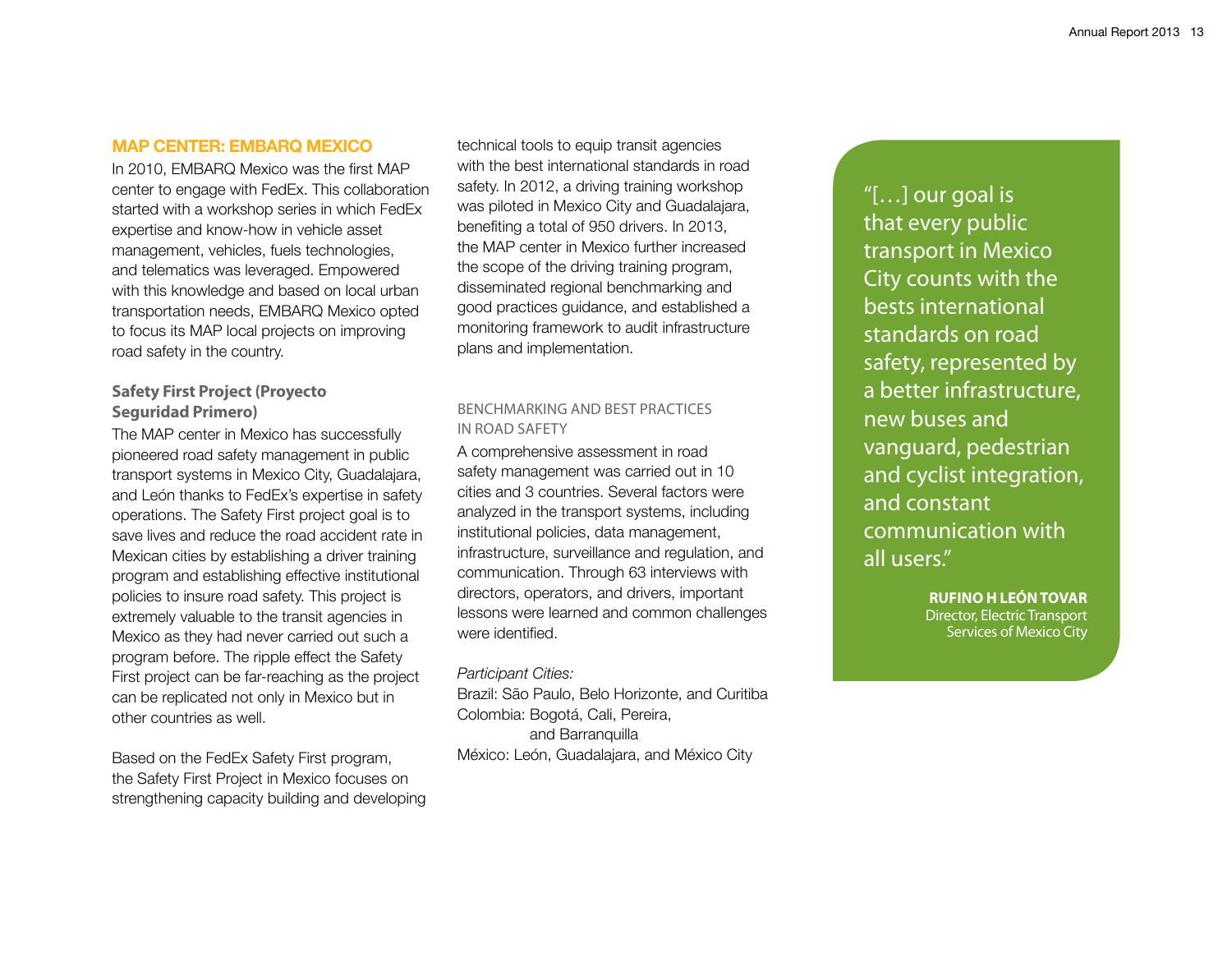#### Road Safety Workshop

A road safety workshop, aimed at decision makers of BRT public transportation systems and road safety managers, was hosted by EMBARQ Mexico at the 8th International Sustainable Transportation Conference, which took place October 4, 2013. The workshop was aimed at decision makers of BRT public transport systems and road safety managers. The workshop's objective was to disseminate EMBARQ's road safety efforts to save lives through sustainable transportation and included the case study from Mexico City (Metrobus), FedEx strategic collaboration, and road safety guidelines.

#### Next Steps

FedEx has ratified its commitment with the MAP center in Mexico to further support and consolidate the Safety First project by taking the following next steps:

- Publish a report on policies of road safety for urban public transport BRT systems. This publication will compile all the milestones of the Safety First project since its start in 2011.
- Host one workshop on defensive driving tailored to managers and directors.
- Carry out peer reviews by FedEx experts and other international organizations in road safety to validate quality and reliability of deliverables.

## **Safe Driving Training: A Multiplier Effect**

In 2012, EMBARQ Mexico carried out two pilot training workshops in Mexico City and Guadalajara. In total, 38 drivers were trained in the main policies and standards for defense driving, the common language on safety management, and the value of personal safety. By the end of the year, Metrobus applied that training to 50 percent of its 950 drivers.

In 2013, EMBARQ Mexico hosted a second workshop in Mexico City where 128 drivers of Metrobus were trained for the second time. With comprehensive knowledge of defensive driving, they became important multipliers,

transferring their knowledge to a total of 1,080 drivers, representing 100 percent of Metrobus drivers. In this way, Metrobus successfully incorporated the Safety First program as an institutional practice. Both important accomplishments contribute to increased safety for the 800,000 passenger that use the system daily and enhance the safe driving culture in one of the largest cities of the region.

Also in 2013, the driving program was replicated in León, Guanajuato. Optibus, the city's BRT agency, will start training drivers in 2014.

- Develop guidelines for road safety management to communicate road safety recommendations to government officials.
- Involve private operators in the Safety First program through their corporate social responsibility projects.
- Launch a quality service project by identifying the cities to be assessed and carrying out a needs assessment.

#### **International Sustainable Transportation Conference (2012)**

Every year, EMBARQ Mexico organizes the International Sustainable Transportation Conference (Congreso), which brings together leading government officials, practitioners, academics, and civil society leaders to explore lessons learned and find new solutions to global transportation challenges. With more than 26 participant countries and 250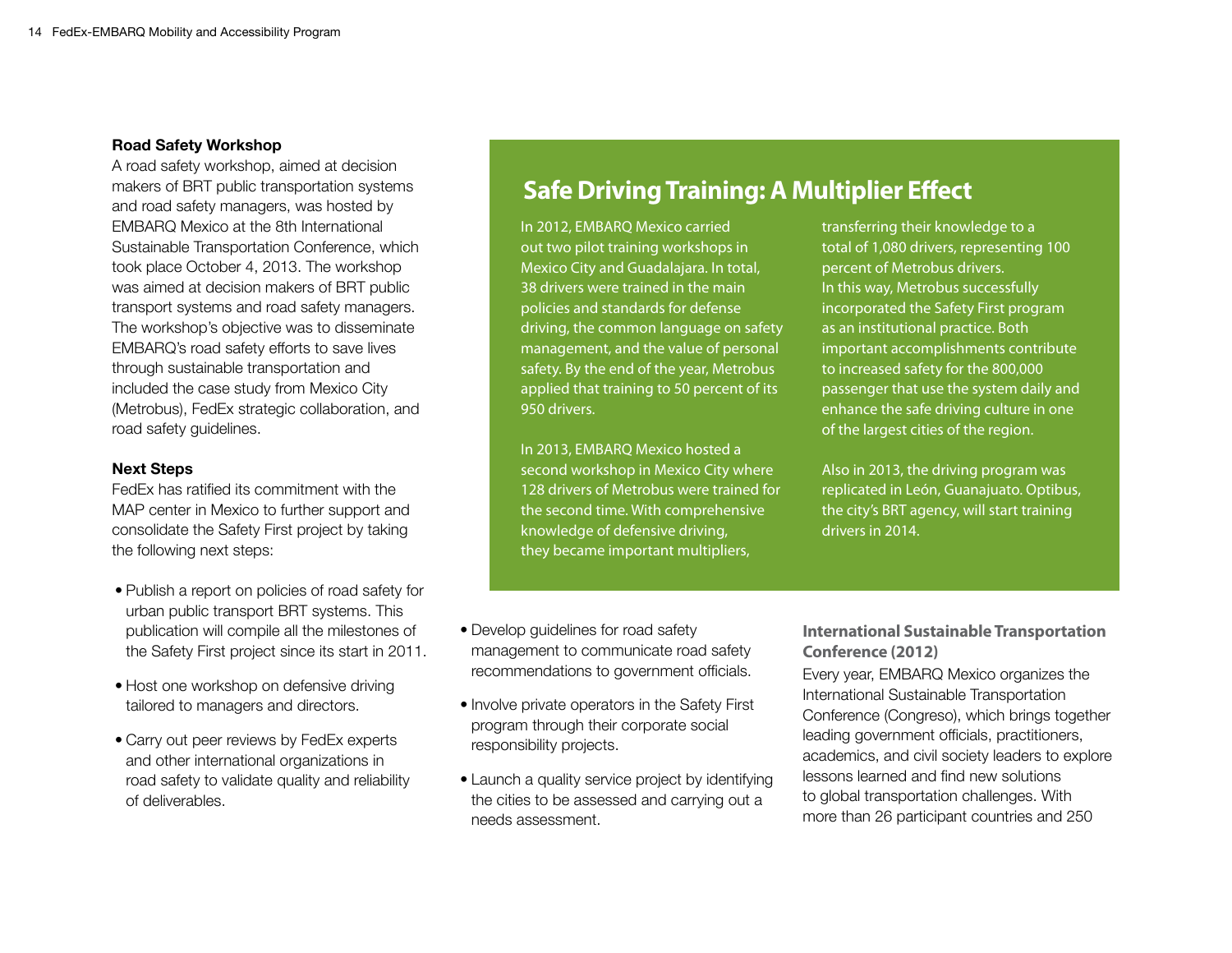



organizations, Congreso represents a strategic networking space for the public and private sectors, as well as civil society.

During the last three years, FedEx has actively participated in the conference as a sponsor and expert. At the 8th annual Congreso, which took place in October 2012, Russ Musgrove, FedEx managing director of Global Engineering Planning and Asset Management, gave a presentation on "Mobility and Asset Management" in which he shared his extensive expertise on asset management of different technologies, including hybrids and electrical vehicles. Musgrove's presentation enriched the debate by also demonstrating the environmental benefits of asset management in addition to the economic ones. Finally, FedEx also participated as the sponsor of the welcome cocktail.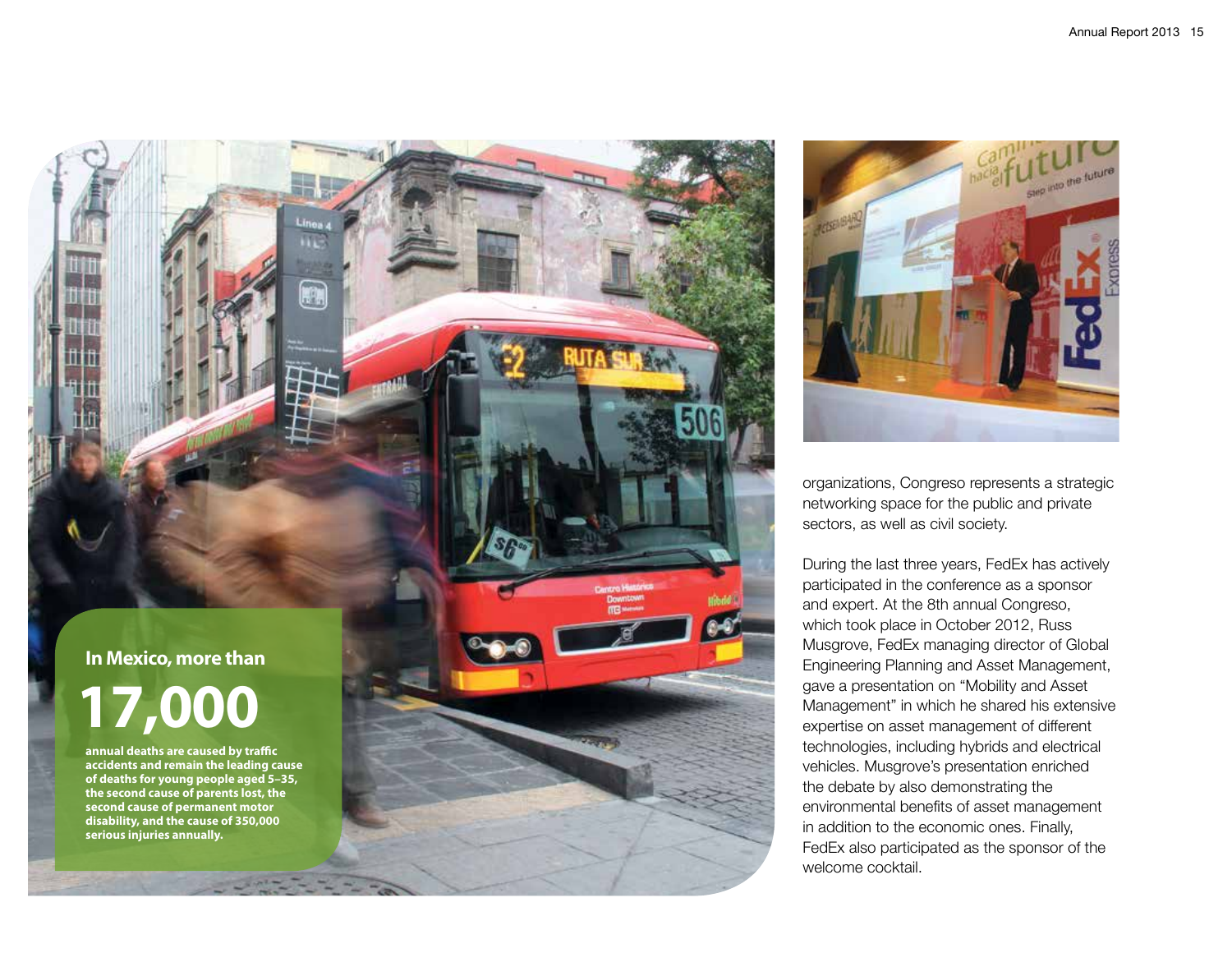"Thanks to FedEx support through EMBARQ India's Bus Karo Plus Program, five cities in India will improve operations of 25,000 buses resulting in 30 percent increased fuel efficiency and enhanced safety that will benefit 18 million users every day."

> **madhav pai** Director of EMBARQ India

#### MAP Center: EMBARQ india

India is one of the last major countries in the world to experience urbanization. In 2001, only 28 percent of India's people lived in cities, and by 2040 is expected to rise to 40 percent. However, Indian cities are not ready to provide transport solutions to emerging urban populations. Today only a few cities have formal public transportation services. The existing ones are of poor quality, and there is a lack of institutional capacity to design and implement high-quality transport systems. EMBARQ India has taken this challenge as an opportunity to advance concrete sustainable transport solutions.

#### **Bus Karo Plus Program**

EMBARQ India has identified an enormous need to build local capacity on the operation and implementation of bus systems within Indian cities. On the one hand, the Ministry of Urban Development has created national policies and awarded large financial incentives to encourage cities to design and implement transport systems. On the other hand, local governments and transit agencies lack the capacity to plan, set up, and maintain such systems.

In 2009, EMBARQ India developed a guidebook on bus planning and operations to train practitioners, academics, and policymakers. Two years later, with FedEx



support, this initiative was further expanded to a knowledge-sharing forum. The Bus Karo Plus Program ("Do the Bus" in Hindi) serves as a best practice and peer learning network for public transport providers in Indian cities. This network provides an ideal space for city officials and local transportation planners to exchange information, best practices, and lessons learned. It also helps cities access and leverage government funds, optimize the use of these funds for high-quality bus systems, and reduce fuel costs. By 2016, the project aims to reach 20 cities and to have more than 40 percent of motorized trips take place by means of public transportation.

The Bus Karo Plus program has three components, two of which are sponsored by FedEx: "Talking Transit" and "Mentoring Transit."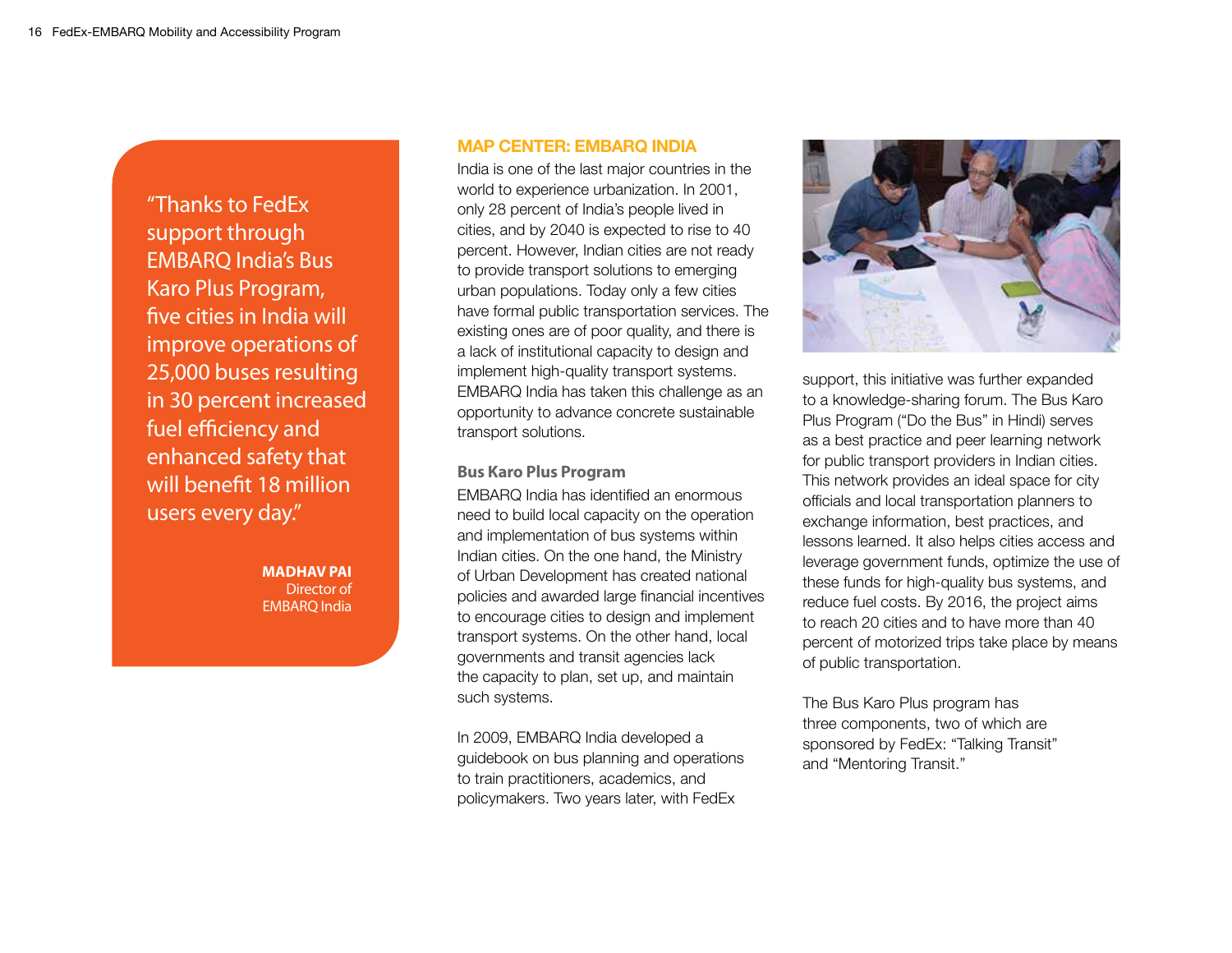#### Talking Transit

Talking Transit is a workshop series that brings together public transport agencies to discuss technological, operational, and planning best practices for city bus services. So far, the workshops have provided technical advice to 22 transit agencies, which altogether operate 42,000 buses and serve 28 million passengers daily. Under this component, two workshops were conducted in 2013:

#### Workshop 1: Design of Feeder Services

On April 15–16, 2013, EMBARQ India hosted the fourth Talking Transit workshop: "Design of Feeder Services" in Mumbai. The workshop's goal was to provide technical support on urban transport and feeder design alternatives. In collaboration with Brihanmumbai Electric Supply and Transport (BEST), one of the oldest public bus operators in the country, the conference brought together officials from various city and state transport agencies, municipal corporations, and state-level planning agencies from across India. Local and international experts shared their experience, best practices and lessons learned with 50 participants responsible for influencing public transport operations in more than 20 cities.

Workshop 2: Telematics for Improving Efficiency in Bus Operations

In collaboration with Karnataka State Road Transport Corporation (KSRTC), the workshop "Telematics for Improving Efficiency in Bus Operations" was held in Visakhapatnam September 12–13, 2013. The workshop's objective was to expose Indian cities to the role of telematics in public transport operations to improve efficiency.

The workshop was attended by more than 60 staff and personnel from public and private operating agencies, private consulting firms, and state transport experts from national and international agencies. A highlight of the event was a site visit to the Karnataka State Road Transport Corporation Control Centre and depot where participants were guided through the telematics system.

#### Mentoring Transit

Mentoring Transit has benefited 12 cities, which operate 11,700 buses, catering to 8.2 million passengers daily. In 2013, EMBARQ India has provided technical expertise and close mentorship on a wide variety of topics, including technology, planning, service optimization, and finance. A brief description of EMBARQ India's role in each of these cities is as follows:

**\*BusKaroPlus** 

## *Talking transit*

"Talking Transit" is a workshop series that convenes public transport agencies in order to discuss various aspects of city bus services as well as providing capacity building training.

## *Mentoring transit*

"Mentoring Transit" involves assisting public transport agencies in implementing pilot projects that aim to improve city bus services.

## *Learning transit*

"Learning Transit develops and disseminates materials documenting Indian and international best practices in city bus service operation.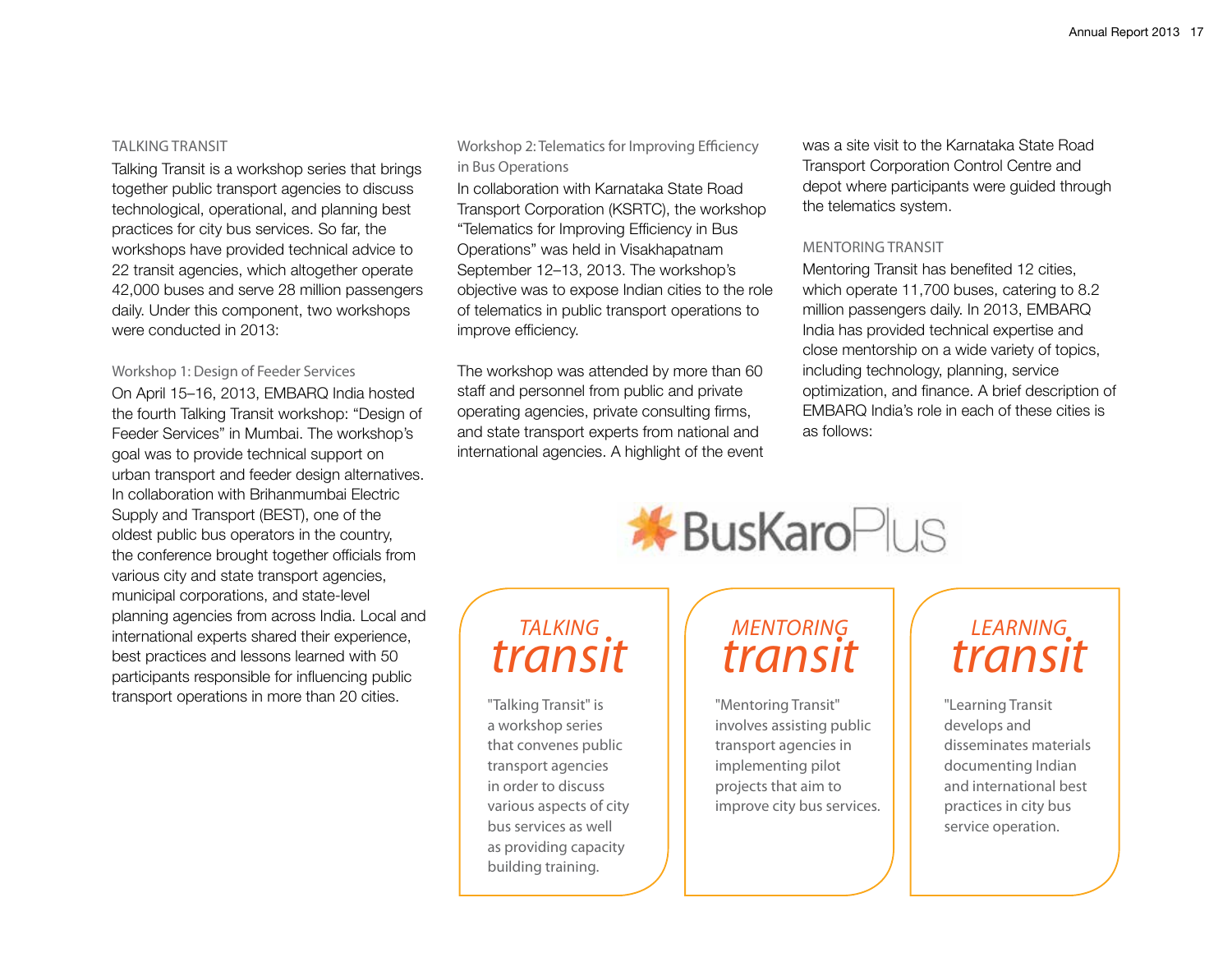- Bangalore: assistance to the Bangalore Municipal Transport Corporation for route rationalization (BIG Service Launch)
- Mysore: technical advice to Karnataka State Road Transport Corporation with terminal and ITS evaluation to improve its city bus operations
- Mumbai and Chennai: in collaboration with Brihanmumbai Electric Supply and Transport Undertaking and the Metropolitan Transport Corporation, a driver training workshop for safety and eco driving to improve fuel efficiency and safety
- Jaipur: assistance to Jaipur City Transport Services Ltd. with performance monitoring and service optimization to improve system efficiency and operations
- Bhopal: planning for operation of BRT buses to the city bus agency

**Connect Karo Conference (2013)** In April 2013, EMBARQ India hosted the Connect Karo conference in Mumbai in collaboration with Brihan Mumbai Electric Supply and Transport Undertaking. The theme of the workshop was Karo, which means "to make it happen" in Hindi. More than 150 experts, including government officials,

policymakers, and practitioners in the field of urban transport and planning gathered to discuss how sustainable transport solutions and integrated land development alternatives can be replicated and adapted in India. At the conference, Holger Dalkmann, director of EMBARQ, presented the results of FedExfunded research on "Exhaust Emissions from Transit Buses." These important research findings on exhaust emissions of different urban bus fuel and technology combinations in developing countries contributed largely to the debate on sustainable transport solutions in India.

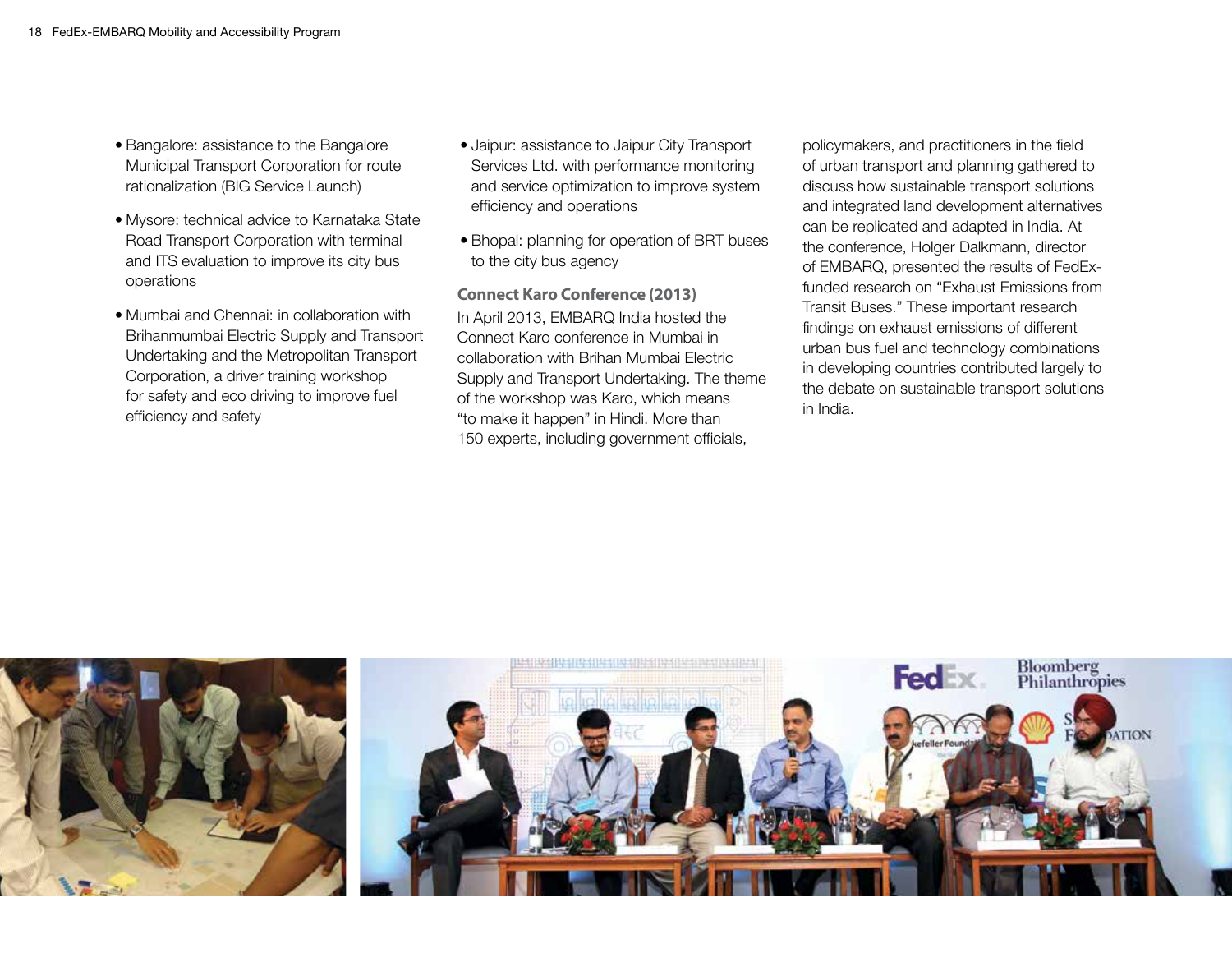

Thanks to the technical and financial advice provided by EMABRQ India, the North East Karnataka Road Transport Corporation successfully leveraged a total investment of US\$11 million to implement bus systems for the first time in six cities in Karnataka, including Gulbarga, Bijapur, Bellary, Hospet, Bidar, and Yadgir.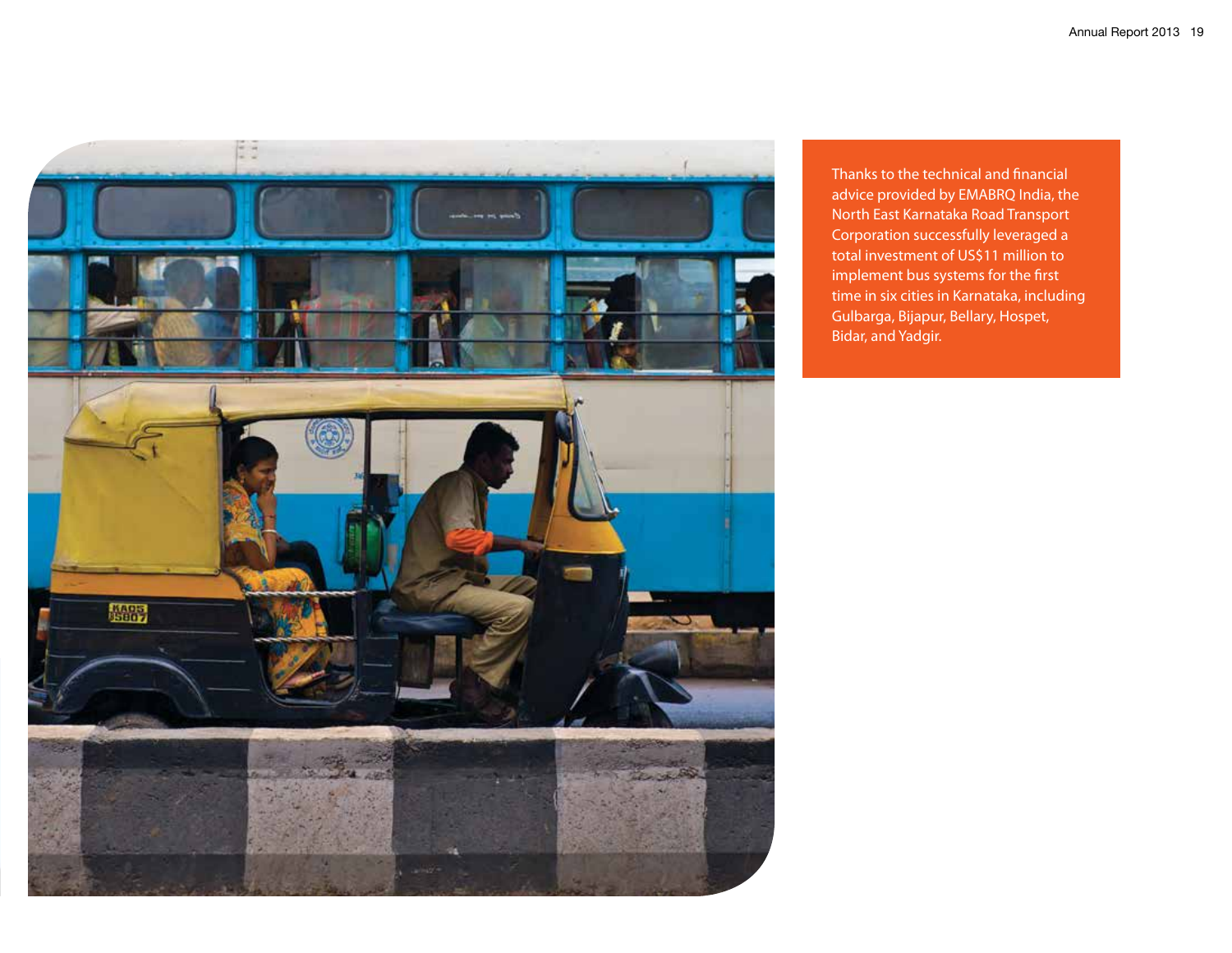#### MAP Center: EMBARQ Brasil

High-quality and affordable transport has been identified as one of the most important demands for Brazilian citizens. Public riots in Brazilian streets that occurred in June 2013 started because of an increase in public transportation fares. Even though the protests were a fuse to ignite larger economic and political problems, citizens made a clear statement: They will not accept paying high fares for low-quality transport systems. Every day, people spend hours stuck in traffic congestion, inside overcrowded buses, without reliability and comfort. The users' dissatisfaction prompts them to change to motorized vehicles, especially motorcycles, thereby contributing to further congestion and pollution in a vicious cycle.

EMBARQ Brasil is committed to increasing quality, performance, and safety of BRT systems and is currently working with Rio de Janeiro, Belo Horizonte, Curitiba, São Paulo and Brasília to improve urban public transportation in those cities. EMBARQ Brasil started its MAP project in October 2012, focusing on two components: driver safety and quality of service.



#### **Quality of Service for Bus Systems**

The quality of service project aims to provide transit agencies and private operators with the necessary tools to asses and improve the overall quality and efficiency of the transport systems, based on the user's needs and perceptions. Improved quality of BRT transport systems is expected to provide the an array of benefits whereby cities will be able to assess and improve their systems' performance and provide higher standards of service, thus attracting and retaining even more passengers. The products expected from the project are a set of three manuals: BRT day one operation, system perception and image surveys, and operational processes and performance.

During the first year of implementation, the project focused on the first two components:

#### BRT Day One of Operations:

Several Brazilian cities will launch BRT systems very soon. In an attempt to imagine all possible problems that could jeopardize an effective and safe BRT operation starting from day one, the MAP center in Brazil, together with international specialists, is developing a guide for operational procedures designed to insure the successful operation of the first day of a BRT system. The manual explores the main procedures for operating BRT systems and mapping public and private stakeholders directly related to the operation of BRT systems including authorities, service providers, and emergency networks. The guideline will be piloted during a BRT Day One workshop to be held in Belo Horizonte in October 2013.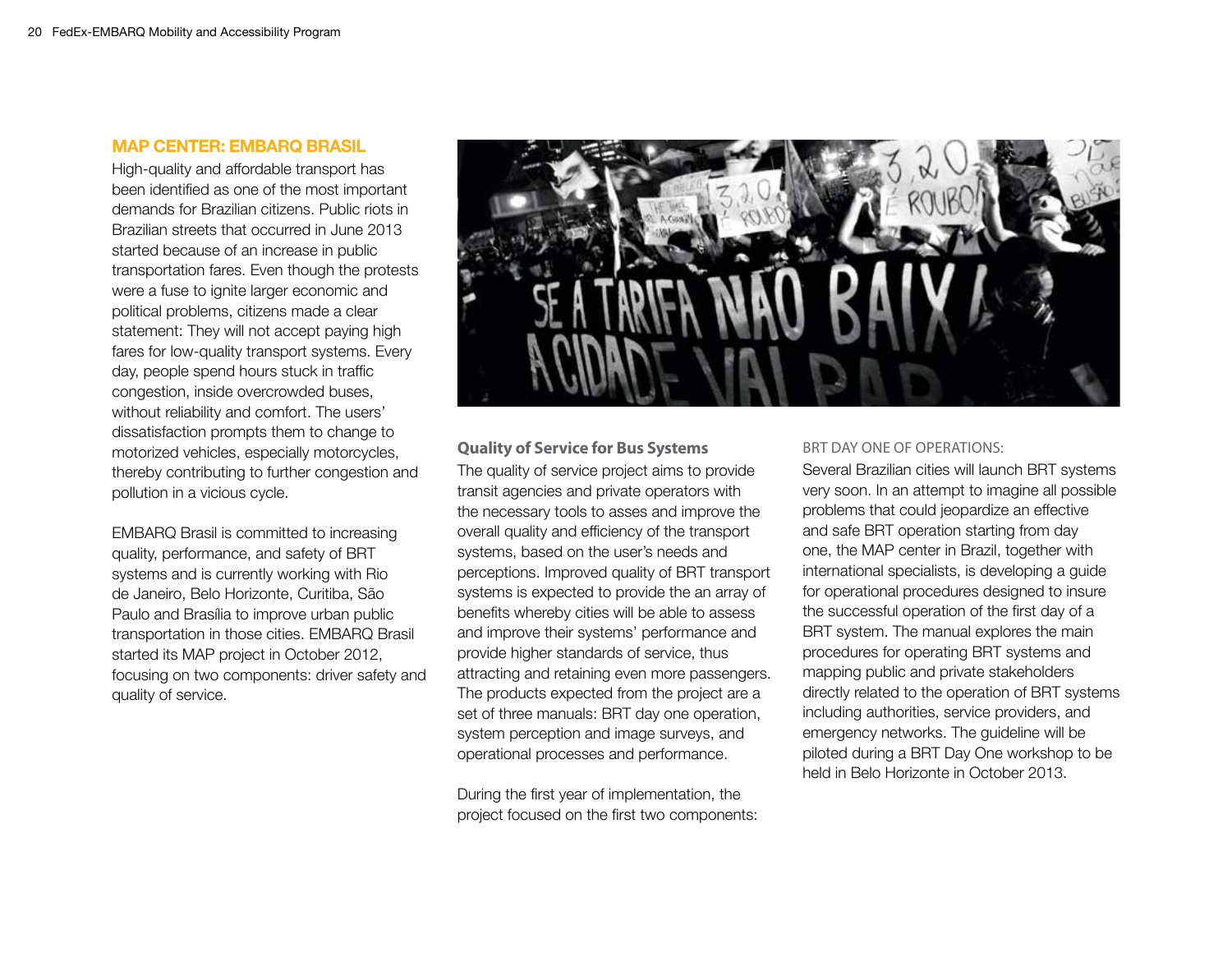

April 2, 2013, will remain in people's memories due to a dramatic bus crash in Rio de Janeiro. At least 7 bus passengers died, and other 10 were seriously injured. The causes of the crash? A dispute between the driver and a passenger that ended with the bus crossing the flyover and falling.

This accident generated impressive press coverage all over the country, and raised an issue that has been neglected for a long time: the relationship between bus drivers and passengers. While passengers complain about drivers' behavior, drivers complain about the lack of education and politeness of passengers. This case was a road crash, but it reflects the quality of service

offered to transit users. The bus service providers who should understand that their passengers are clients usually perceive them as people with no other modal choice. Changing this paradigm is a challenging task as bus service providers usually consider training and safety programs to be a penalty for drivers and an unwanted expenditure for companies. There is cultural resistance among bus service providers. They think the business as usual is fine.

EMBARQ Brasil is engaged in leveraging cases of success in BRT and bus system safer operation. Presenting these cases is fundamental for introducing a new management standard focused on quality and safety.

#### System Perception and Image:

The system perception and image component is focused on the development of a toolkit that includes an ideal quality-of-service survey for transit agencies as well as recommendations on how to transform the results of the surveys into best marketing, operational, and management practices. During 2013, EMBARQ Brasil designed the quality of service Survey and piloted it in the city of Belo Horizonte. The survey is a robust tool to evaluate bus transit users' perceptions among Brazilian cities. The survey explores basic information about bus riders and their transportation habits. It includes 16 additional modules to deeply evaluate users' perception and 4 modules to identify problems faced by bus users, evaluate their perceptions regarding the entire citywide bus system, and estimate a potential modal change.

The results of the quality of service survey pilot that were presented to Belo Horizonte officials, revealed the most critical aspects of the current bus service. The survey was approved by a general consensus that it truly reflects the reality faced by bus users, and city officials have committed to prioritize efforts on improving key elements according to users' needs.

Finally, several cities, including Curitiba, São Paulo, Sorocaba, and Belém, have already shown interest in applying the quality of service survey developed by EMBARQ Brasil.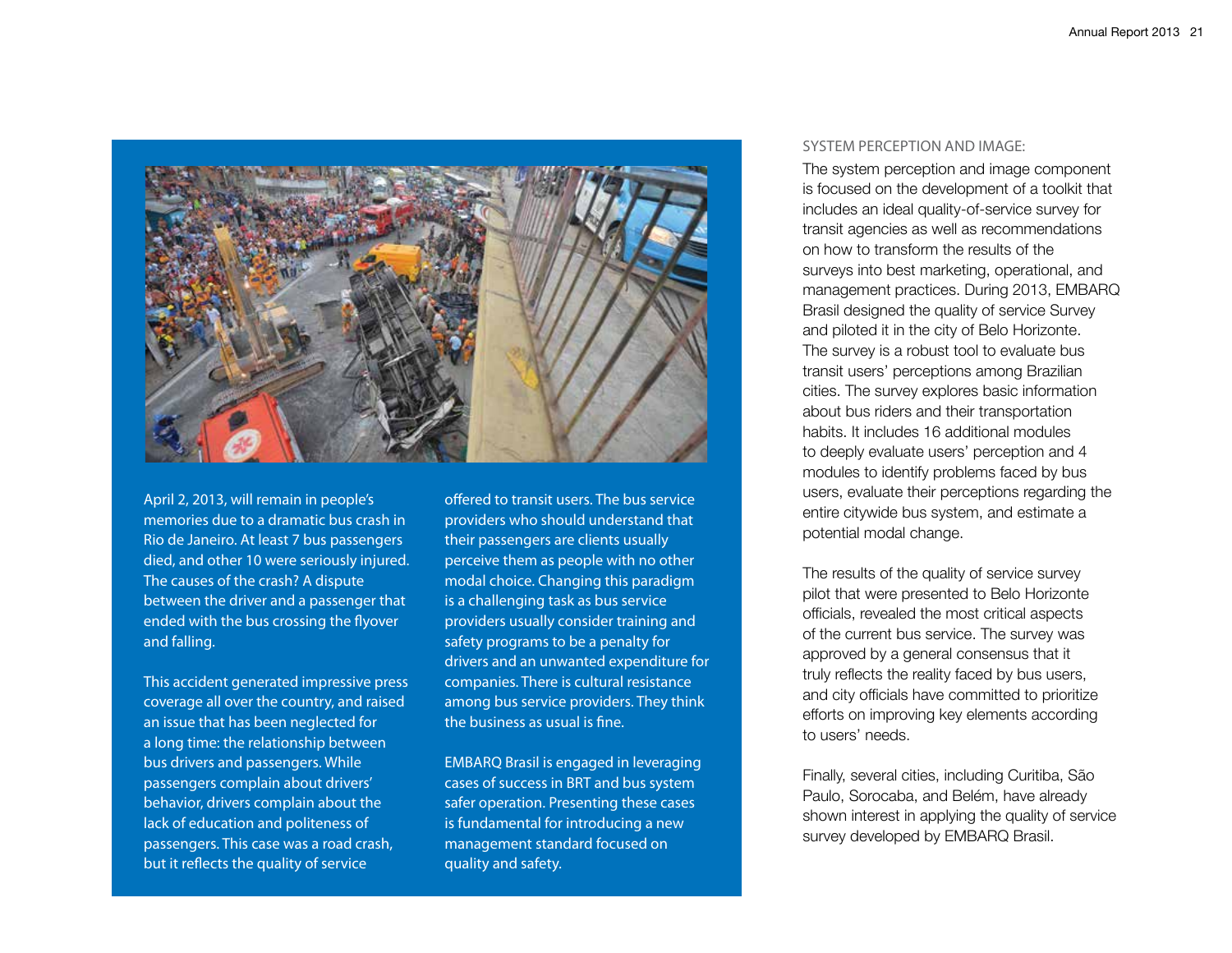"We would like to have EMBARQ support on how to anticipate any potential problem in the BRT operation. We also want to create a guideline to provide the correct actions for these eventual situations."

**CELIO BOUZADA** Planning Director of BHTRANS, the transit and traffic agency from Belo Horizonte

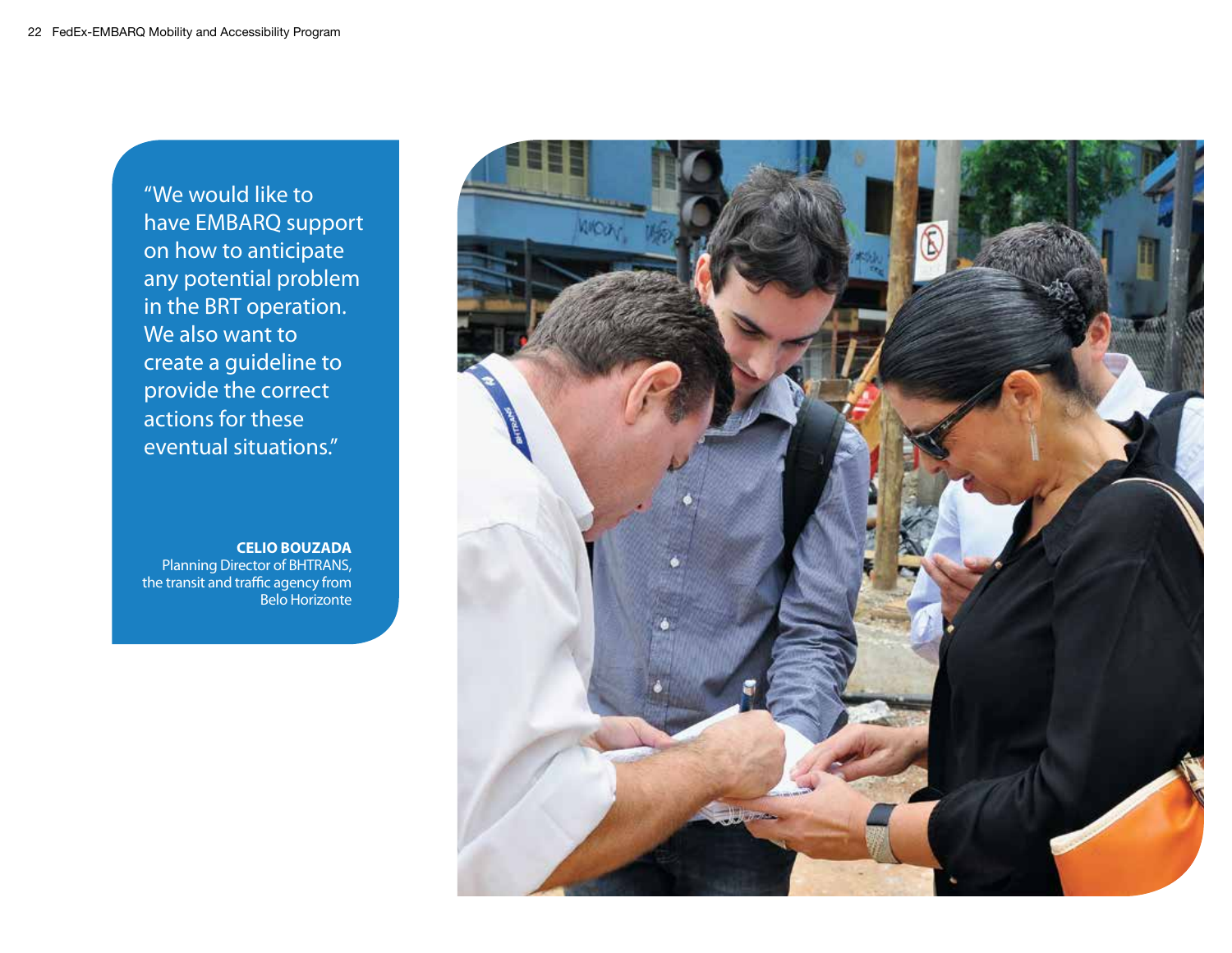#### **Safer Driving for Bus Systems:**

A specific component in the quality of public transport is safety. Crashes involving buses tend to be serious. Public transport drivers have the responsibility of carrying hundreds of passenger per day in an environment with many different actors—pedestrians, cyclists, motorcyclists, car drivers, etc.—which highlights the importance of ensuring that bus drivers are aware of best practices and trained in defensive driving in order to reduce the risk of crashes in many situations. Properly trained drivers are able to refrain from engaging in dangerous behavior, and can anticipate unsafe situations, despite adverse conditions or the mistakes of others.

Best practices in road safety: EMBARQ Brasil has collected information on existing best practices in Belo Horizonte, Curitiba, Rio de

Janeiro, and Sao Paulo. In some cities, many actors were interviewed, including transit agencies, regulatory agencies, bus transit unions, and not-for-profit entities focused on valorizing workers in the transport sector. Key lessons learned included driver training programs, evaluation frameworks, and penalties.

Safety pocket manual: Based on best practices in road safety, the MAP center in Brazil opted to develop a pocket safety manual for BRT drivers.The manual will build on the FedEx Safety First program and the training manual published by EMBARQ Mexico.

#### Next Steps:

• BRT Day One of Operations workshop: In collaboration with BHTrans, workshop will be held in Belo Horizonte October 2013.

The workshop agenda will include interviews with key technical staff from BHTrans and bus service providing companies, visits to the BRT construction site, and discussions with main stakeholders on the key issues to be improved in the operational procedures manual being developed by BHTrans.

- Scale up the quality of service survey: the survey will be applied in November 2013 by URBS, the transit agency of Curitiba. The questionnaire will be distributed to 1,800 BRT and bus users in the city.
- Pilot the road safety manual: Belo Horizonte has requested EMBARQ Brasil's guidance and expertise in piloting the manual with the city's transit agency BHTrans in 2014.

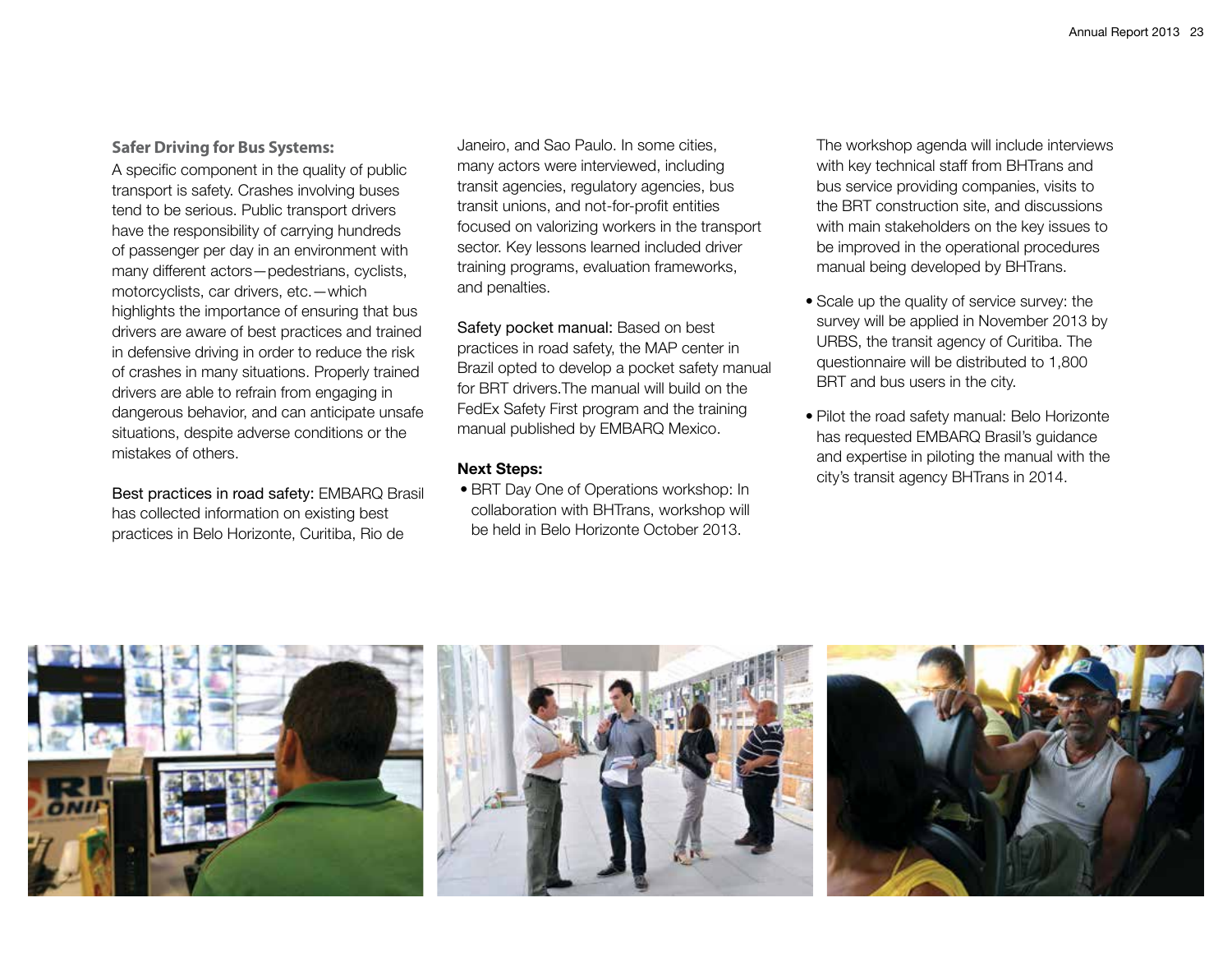## MEASURing Impact and PERFORMANCE **METRICS LEAD to Success**

#### Key Performance Indicators

EMBARQ's key performance indicators are intended to summarize our impacts. This includes projects where EMBARQ had either direct or indirect engagement.

Reports form an important part of the accountability mechanisms of any grant and ensure that the project is on track to meet the goals specified at the beginning of the grant. Measuring impact and performance also provide a vital tool to analyze the effectiveness of EMBARQ's projects.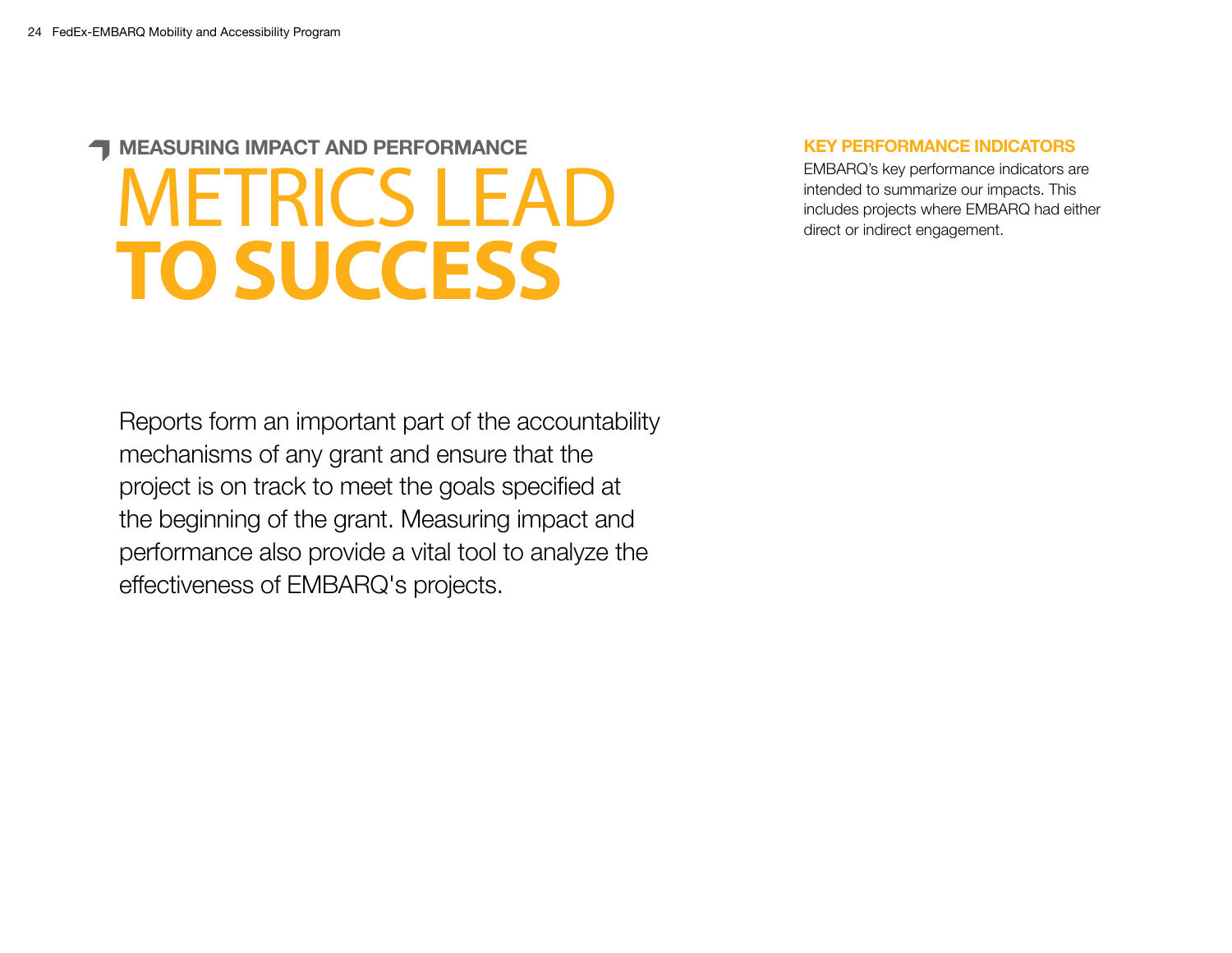#### FedEx Project Impacts – Ex-Post Reporting

| 2010                                                                                                | 2011     | 2012   | 2013                                                                                                                                                                                                                                                                                             | Total        | 2010                                                                                                                                                                                      | 2011                               | 2012 | 2013                                                                                                            | Total           | 2010                                                                                                                                                                                                                                                                                                 | 2011                     | 2012    | 2013                                                                                              | <b>Total</b> |  |
|-----------------------------------------------------------------------------------------------------|----------|--------|--------------------------------------------------------------------------------------------------------------------------------------------------------------------------------------------------------------------------------------------------------------------------------------------------|--------------|-------------------------------------------------------------------------------------------------------------------------------------------------------------------------------------------|------------------------------------|------|-----------------------------------------------------------------------------------------------------------------|-----------------|------------------------------------------------------------------------------------------------------------------------------------------------------------------------------------------------------------------------------------------------------------------------------------------------------|--------------------------|---------|---------------------------------------------------------------------------------------------------|--------------|--|
| A. Environmental Benefit: Carbon reduced<br>(tonnes CO <sub>2</sub> e reduced).                     |          |        |                                                                                                                                                                                                                                                                                                  |              | <b>C1. Team Member Engagement: Number of FedEx</b><br>team member participants                                                                                                            |                                    |      |                                                                                                                 |                 | D1. Brand Enhancement: Annual number of people<br>reached with message/learnings from the project                                                                                                                                                                                                    |                          |         |                                                                                                   |              |  |
|                                                                                                     | $\Omega$ | 10,000 | 10,000                                                                                                                                                                                                                                                                                           | 20,000       | 2                                                                                                                                                                                         | 5                                  | 29   |                                                                                                                 | 43 <sup>2</sup> | 1,200                                                                                                                                                                                                                                                                                                | 1,200                    | 304,009 | 377.436                                                                                           | 683,687      |  |
|                                                                                                     |          |        |                                                                                                                                                                                                                                                                                                  |              | Notes:<br>1: A FedEx team member engaging in two projects in one<br>year is counted as two team member engagements.<br>2: In Mexico, FedEx experts spoke at conferences<br>and workshops. |                                    |      |                                                                                                                 |                 | Notes:<br>In Mexico, this includes those who attended the annual<br>sustainable transport conference. In India, this includes staff<br>of the 270 participants in transit workshops. In Research and<br>Practice, this includes those outside of EMBARO who have<br>had access to research findings. |                          |         |                                                                                                   |              |  |
| 2010                                                                                                | 2011     | 2012   | 2013                                                                                                                                                                                                                                                                                             | <b>Total</b> | 2010                                                                                                                                                                                      | 2011                               | 2012 | 2013                                                                                                            | <b>Total</b>    | 2010                                                                                                                                                                                                                                                                                                 | 2011                     | 2012    | 2013                                                                                              | <b>Total</b> |  |
| <b>B1. Community Mobilization: Annual number</b><br>of people directly benefitting from the project |          |        |                                                                                                                                                                                                                                                                                                  |              |                                                                                                                                                                                           |                                    |      | C2. Team Member Engagement: Average satisfaction (1-<br>10 with 10 outstanding) ratings from FedEx participants |                 |                                                                                                                                                                                                                                                                                                      |                          |         | D2. Brand Enhancement: Annual number of people<br>indirectly influnced as a result of the project |              |  |
| 110                                                                                                 | 350      | 470    | 920,828                                                                                                                                                                                                                                                                                          | 921,748      |                                                                                                                                                                                           | Note: will start reporting in 2014 |      |                                                                                                                 |                 |                                                                                                                                                                                                                                                                                                      |                          |         | 160                                                                                               | 160          |  |
|                                                                                                     |          |        | Note: People attending programs, workshops, and seminars<br>in Mexico and India regarding safety training for bus<br>drivers, improved bus operations, improved vehicle and<br>fuel selection, and telematics. This also includes improved<br>expertise among EMBARQ staff through workshops and |              |                                                                                                                                                                                           |                                    |      |                                                                                                                 |                 |                                                                                                                                                                                                                                                                                                      | in México City and León. |         | Note: People attending targeted presentations of road safety                                      |              |  |

2010 2011 2012 2013 Total **B2. Community Mobilization: Annual number of people directly influenced as a result of the project**

*data collection.*

1,277 **1,277**

*Note: In Mexico City, the road safety workshops trained 237 drivers who transferred their knowledge to 100 percent of the 1,080 drivers of Metrobus*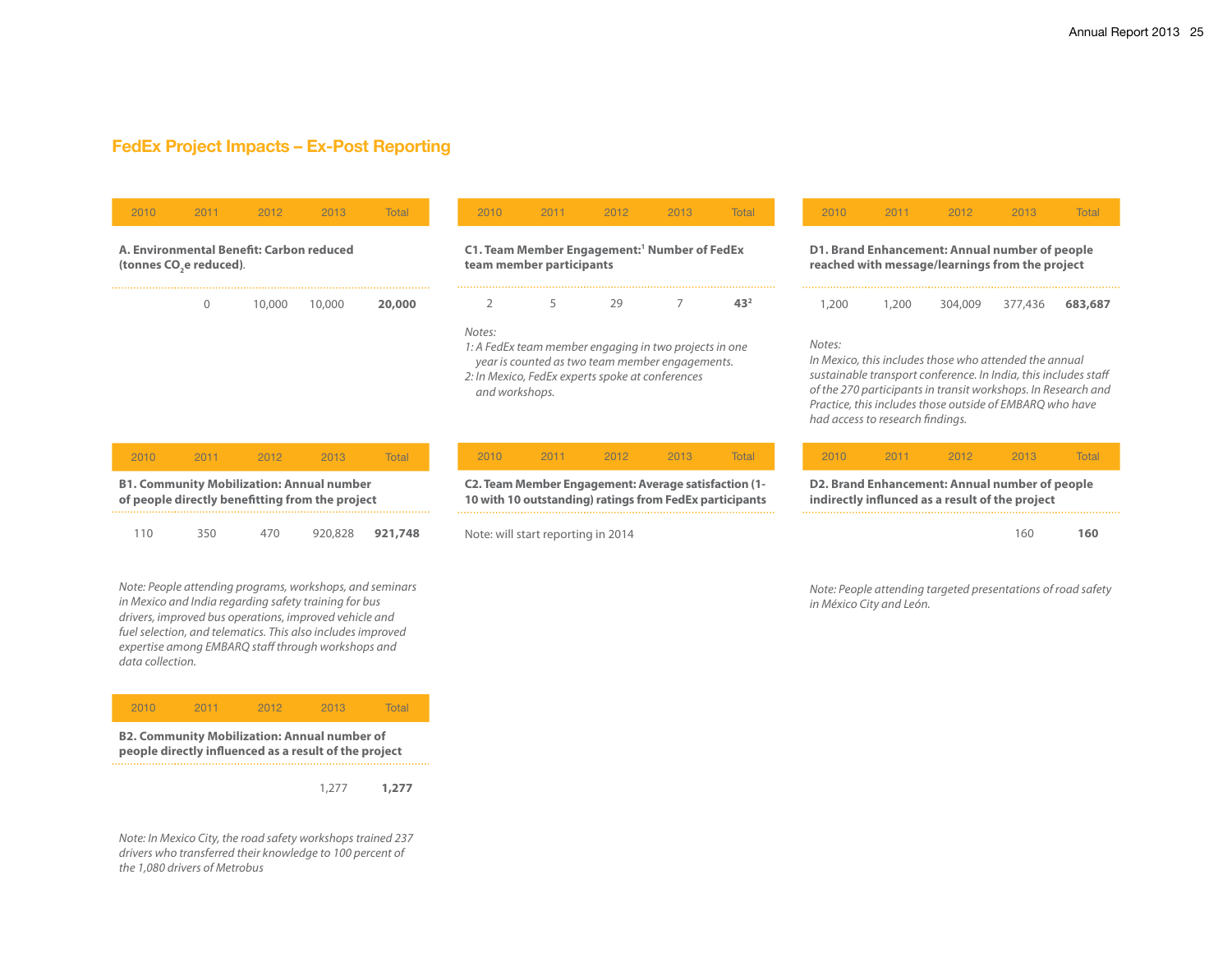#### Final Financial Report

October 2012 to September 2013

| <b>Expense Line Items</b>                               | <b>Expenses This Period</b> |
|---------------------------------------------------------|-----------------------------|
| Salaries                                                | \$204,310                   |
| <b>Benefits</b>                                         | 80,374                      |
| Facility Costs (e.g., rent, utilities, office services) | 73,367                      |
| Research Expenses                                       | 44,199                      |
| Conference Expenses                                     | 29,894                      |
| Publications                                            | 54,204                      |
| Travel                                                  | 29,346                      |
| Reproduction, Supplies and Equipment Maintenance        | 6,358                       |
| Research Materials & Services, Misc. Project Expenses   | 47,243                      |
| Subgrants*                                              | 221,553                     |
| <b>Other Direct Costs</b>                               | 4,407                       |
| G & A Expenses**                                        | 72,623                      |
| <b>Total</b>                                            | 886,655                     |

"EMBARQ prioritizes solutions that address the long-term roots of urban mobility problems, rather than ones that marginally improve the status quo."

*\* Subgrants to EMBARQ Mexico and EMBARQ Brasil*

*\*\* General and Administrative Expenses: organization-wide costs including senior management, accounting, grants management, human resources, web management, audit and legal services, and corporate insurance.*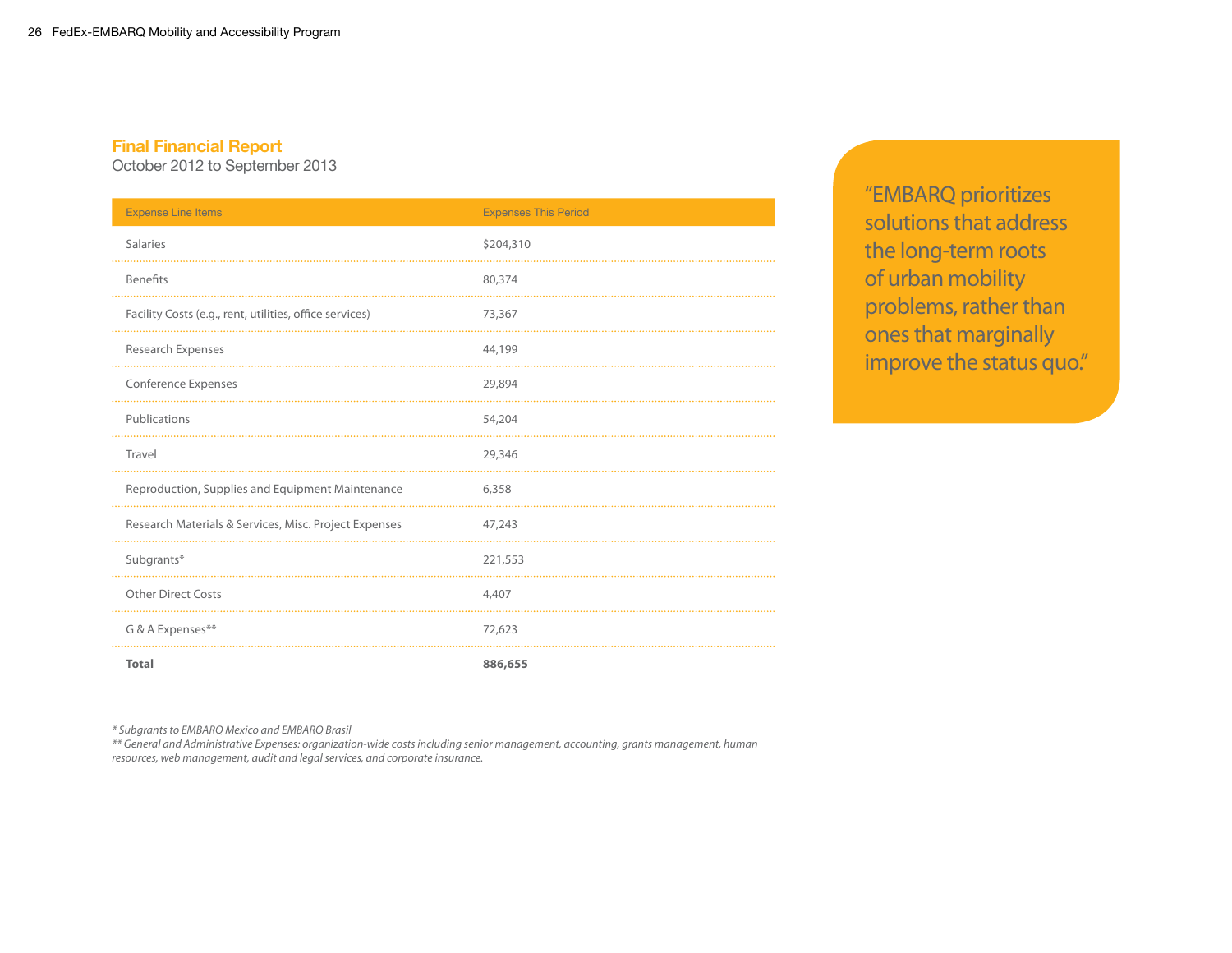## **TLOOKING BEYOND 2013** THE ROAD **Ahead**

Since the majority of the world's population now lives in cities, advancing sustainable urban public transport systems has never been more crucial. This challenge is paramount in the developing world, where almost all of the world's urban population growth will occur during the next 30 years. The population of cities in developing countries is expected to more than double to nearly 5.2 billion by 2050. As a result, there is a growing need for more compact and efficient cities with well-planned urban transportation systems that are essential for creating more equitable, healthy, and productive urban living environments that benefit both people and the planet.<sup>5</sup>

#### In the next two years, the MAP footprint is expected to include 60 cities across 3 countries. Each MAP core program and MAP center will have activities and outputs under three primary objectives:

1) Solidify the knowledge transfer platform through the existing fellowship program and a new microsite platform where knowledge between and among the centers will be exchanged. Expertise within the centers will be strengthened, and duplication will be avoided thanks to coordinated information exchange.

2) Improve operational and service quality and safety of current transport systems. Led by a global expert, each MAP center will work to consolidate the knowledge gained and adapted from FedEx to refine its work. The final outputs will be a transit rider perception survey, day one BRT performance standards, road safety and driver training, and a highquality strategies for integrated sustainable transportation according to local needs.

3) Increase institutional capacity and more sustainable transport systems. Globally, this objective will refine EMBARQ's prior FedExfunded research and analysis of bus fleet costs and emissions to create decision-making tools for cities. Targeted engagement with local decision makers will help cities apply the tools to select cost-effective buses that also reduce  $\mathrm{CO}_2^{}$  emissions.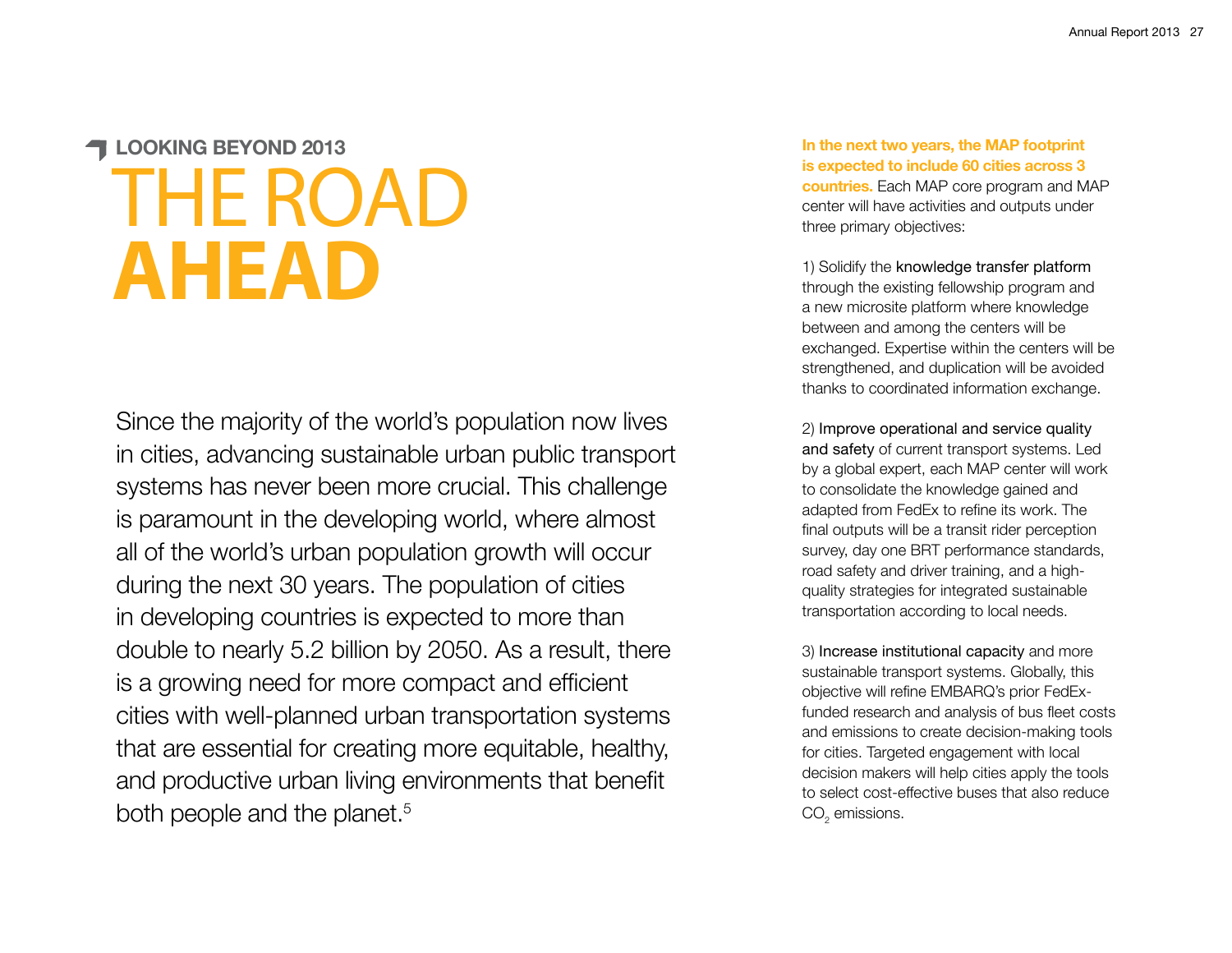EMBARQ is deeply grateful to FedEx for its continuing support to deepen and scale up the FedEx-EMBARQ Mobility and Accessibility Program, extending the unique collaboration that has achieved successful results for environmentally sustainable mobility in cities around the world.

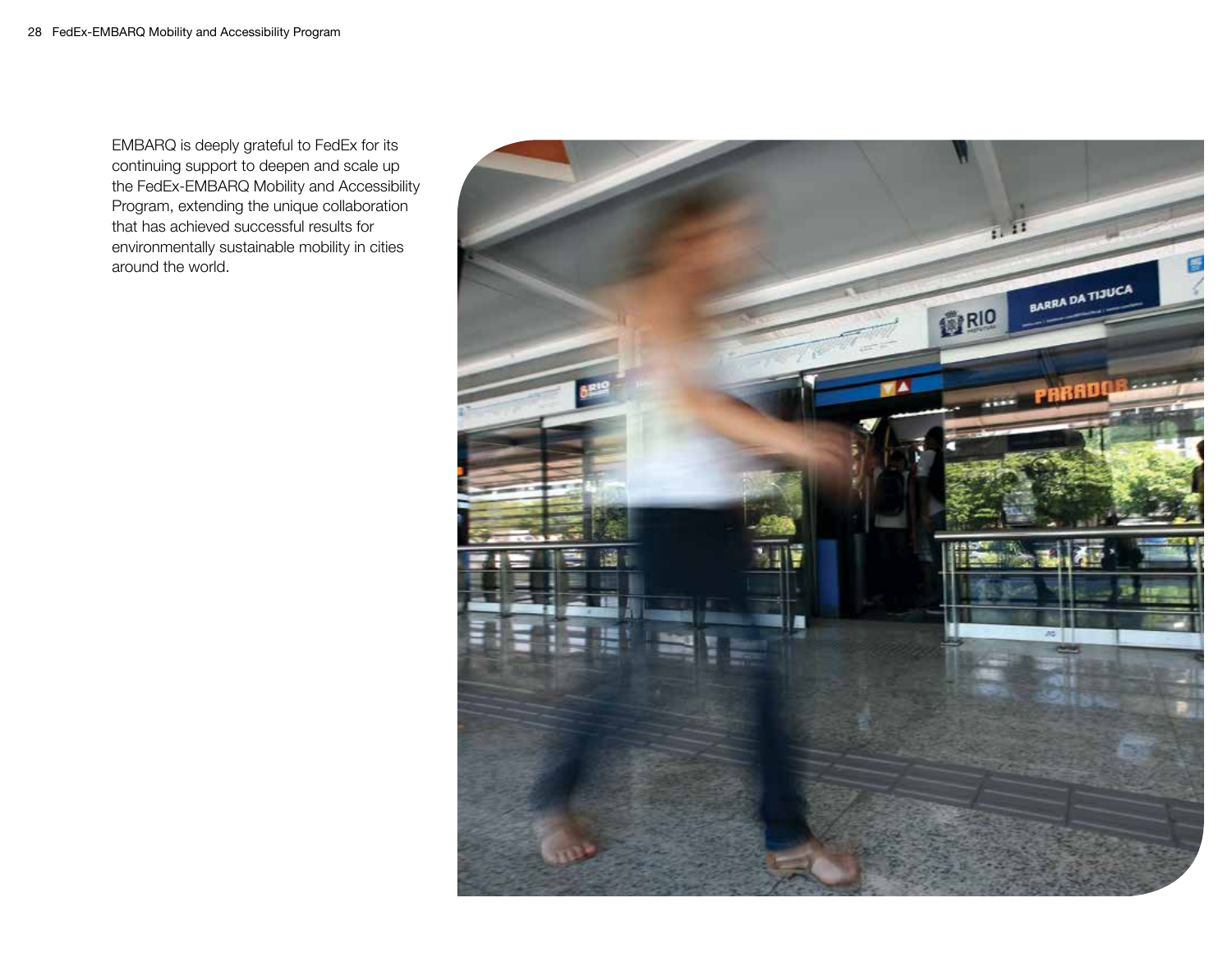## Appendix - EMBARQ's Global Strategy SHAPE EFFECTIVE, **scalable Solutions**

Cities, national governments, and international agencies are increasingly recognizing and elevating the role of mobility in advancing economic development, mitigating harmful environmental impacts, and enhancing opportunities for all.

**EMBARQ's story fits into this larger global** story and flows straight out of WRI's narrative, working at the intersection of the world's most pressing environmental and social challenges. The latest United Nations Environment Programme's Emissions Gap Report, acknowledges the enormous potential of the transportation sector to bridge the emissions gap by 2020, including a 1.7 to  $2.5GT$  CO<sub>2</sub> reduction.<sup>6</sup> The International Energy Agency (IEA) also highlights the need for collective action to reduce vehicle kilometers and increase the demand to nonmotorized and public transportation. (IEA suggests increasing BRT +25,000 km, among other measures.)<sup>7</sup> This is especially important in rapidly developing countries like Brazil and India and has the opportunity of saving US\$20 trillion in expenditures annually (savings mainly from not requiring road and parking expansion and related maintenance).

EMBARQ's mission is to catalyze and help implement environmentally and financially sustainable transport solutions to improve the quality of life in cities. EMBARQ's story starts with key megatrends. By 2050, 75 percent of the world's population will be in cities. At the same time, the middle class is booming, anticipated to reach 5 billion strong by 2030. Coupled with that has been the rapid increase of car ownership, which has contributed to transport emitting 24 percent of energyrelated CO $_{_2}$ . In addition, US\$1.6 trillion is spent annually around the globe on transport infrastructure, but much of it is focused on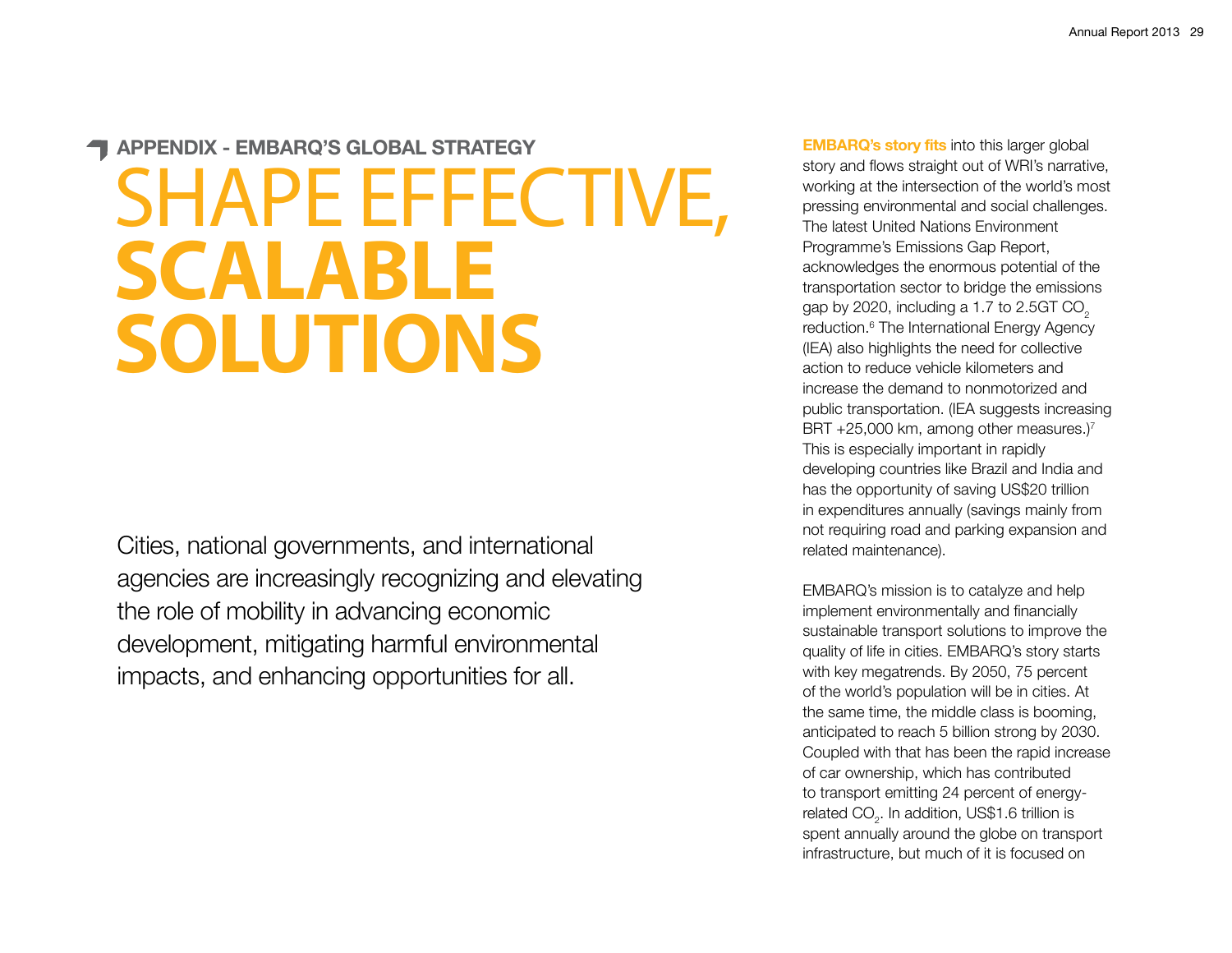

unsustainable solutions. EMBARQ is positioned to decouple these impacts and avoid locking in environmental and social consequences.

The scale of these challenges demands an effective, scalable solution. EMBARQ's theory of change and its reputation is based on scaling up best practices. EMBARQ takes three interrelated approaches: (1) Deliver "game changer" projects in cities. (2) Replicate best practices via technical assistance, capacity building, and national policy guidance.3) Shift international policy to leverage sizeable sustainable investments from national governments. EMBARQ is targeting change in 200+ cities by 2016, with priority growth in Brazil, China, and India.

EMBARQ conducts its work across a multidimensional matrix. The key framework is three-pronged: avoid-shift-improve, the objectives being to avoid long trips or reduce motorized trips whenever possible, shift to more sustainable options, and improve fuel and vehicle technologies where needed.

The next dimension is EMBARQ's four global flagships: integrated transport, urban development and accessibility, health and road safety, and climate and transport. Through these flagships, EMBARQ provides the global strategy that is shared across each of EMBARQ's centers in six countries, the geographic dimension of the matrix. The centers define and implement projects under each strategy that are adapted to the local context but with the intention to build programs that are replicable around the world. In addition to supporting real change on the ground, these projects serve as iconic case studies that are cited by EMBARQ to influence policies and investments at national and international levels.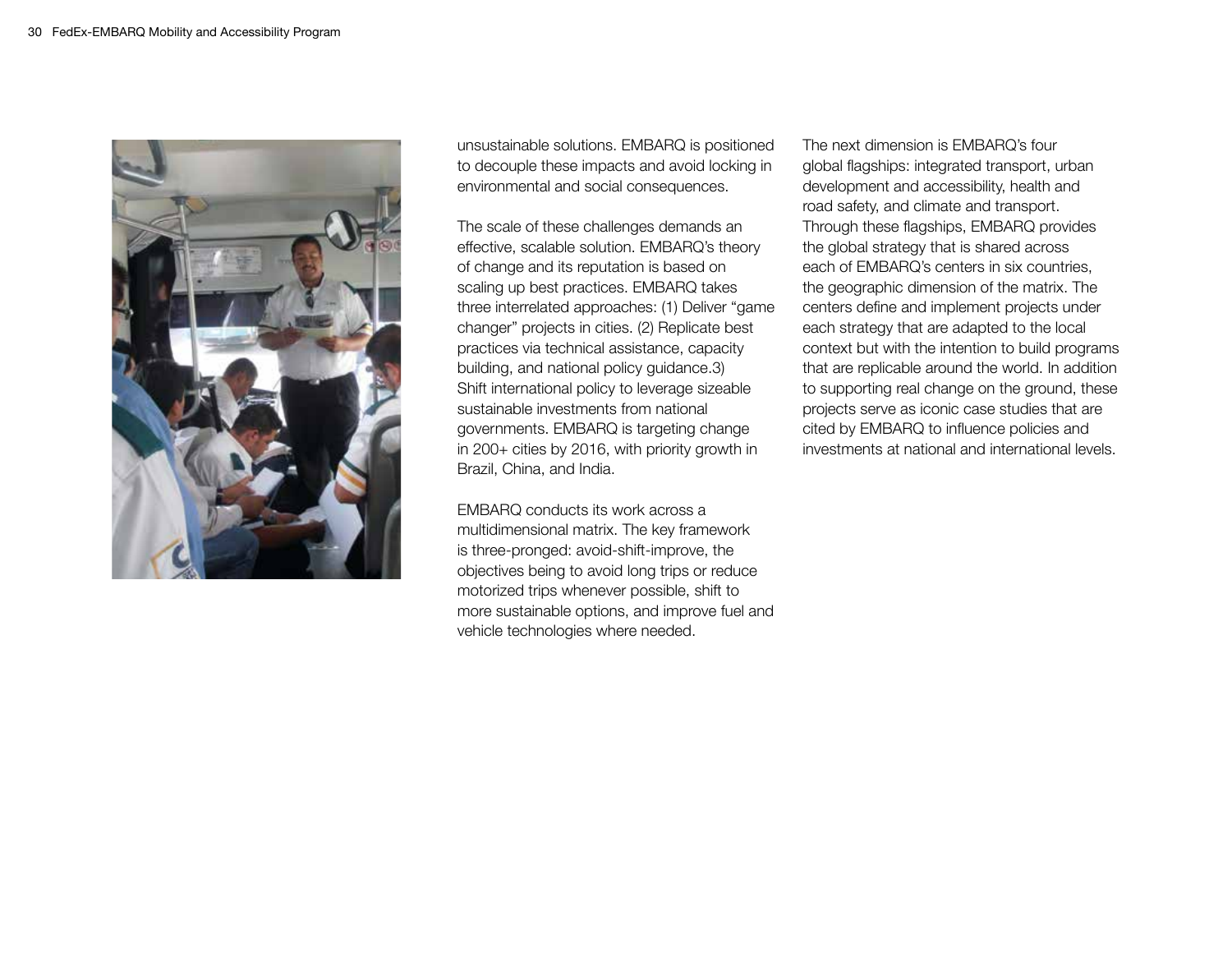CARBON NEUTR

- 1. Planning and Design for Sustainable Urban Mobility Global Report on Human Settlements 2013, UNHABITAT. Chapter 1.
- 2. UNEP (2013).The Emissions Gap Report 2013. Available at www.unep.org (Accessed 11/25/13)
- 3. IEA, Energy Technology Perspectives, 2012.
- 4. On the move: The global rise of mass transit." TheCityFix, November 2013.
- 5. UN Habitat (2013). Planning and Design for Sustainable Urban Mobility:Global Report on Human Settlements 2013. Available at www.unhabitat.org (Accessed 11/25/13)
- 6. UNEP (2013).The Emissions Gap Report 2013. Available at "http://www.unep.org" www.unep.org (Accessed 11/25/13)
- 7. IEA (2012). Energy Technology Perspectives 2012. Available at www.iea.org. (Accessed 11/25/13)

### endnotes and the set of the set of the set of the set of the set of the set of the set of the set of the set of the set of the set of the set of the set of the set of the set of the set of the set of the set of the set of

- Cover photo: Meena Kadri
- p. 3 Dave Cooper
- p. 4, 23, 28, Benoit Colin/EMBARQ
- p. 6 Mariana Gil/EMBARQ Brasil
- p. 12 Aaron Minnick/EMBARQ
- p. 15 EMBARQ Mexico
- p. 16, 18, 19, 30 EMBARQ
- p. 20 Maria Objetiva
- p. 21 Bruno de Lima/Frame/Folhapress
- p. 22, 23 Mariana Gil/EMBARQ Brasil